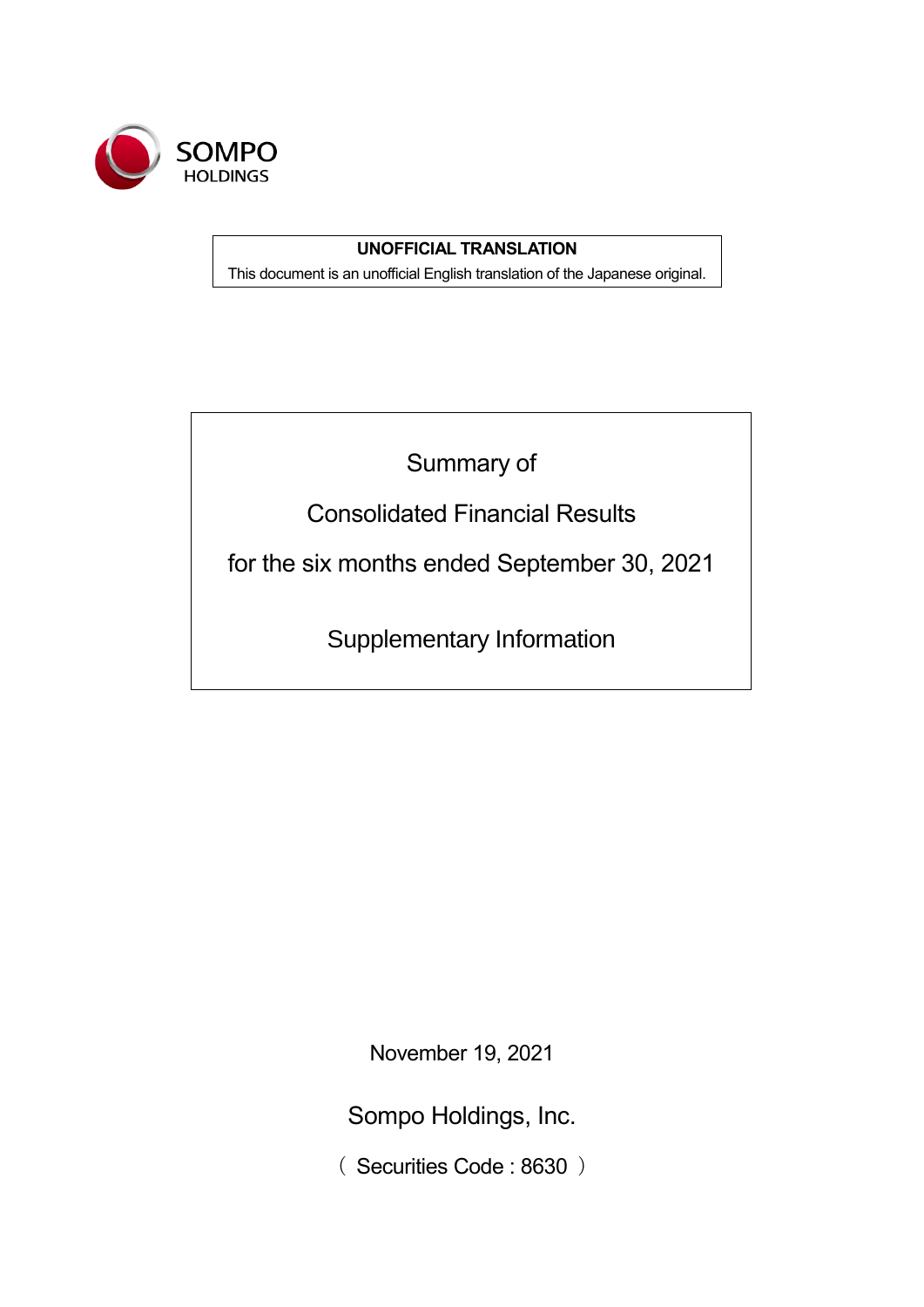# **1. Overview of Consolidated Financial Results for the six months ended September 30, 2021**

### (1) Sompo Holdings, Inc.

Overview of Consolidated Financial Results for the six months ended September 30, 2021

|                                                                        |      |                                        |                                        |                        | (Yen in hundred millions, %) |
|------------------------------------------------------------------------|------|----------------------------------------|----------------------------------------|------------------------|------------------------------|
|                                                                        |      | Six months ended<br>September 30, 2020 | Six months ended<br>September 30, 2021 | Increase<br>(Decrease) | Rate of change               |
| Ordinary income:                                                       | (1)  | 19,853                                 | 21,797                                 | 1,944                  | 9.8                          |
| Net premiums written:                                                  | (2)  | 15,688                                 | 17,017                                 | 1,329                  | 8.5                          |
| Sompo Japan Insurance Inc.                                             | (3)  | 10,937                                 | 11,057                                 | 119                    | 1.1                          |
| Overseas consolidated subsidiaries                                     | (4)  | 4,436                                  | 5,629                                  | 1,193                  | 26.9                         |
| Life insurance premiums written                                        | (5)  | 1,688                                  | 1,579                                  | (109)                  | (6.5)                        |
| Ordinary profit:                                                       | (6)  | 775                                    | 1,905                                  | 1,130                  | 145.9                        |
| Sompo Japan Insurance Inc.                                             | (7)  | 644                                    | 878                                    | 234                    | 36.4                         |
| Net income attributable to shareholders of the<br>parent:              | (8)  | 396                                    | 1,307                                  | 911                    | 230.0                        |
| Sompo Japan Insurance Inc.                                             | (9)  | 459                                    | 641                                    | 181                    | 39.6                         |
| Overseas consolidated subsidiaries <sup>(Note2)</sup>                  | (10) | 64                                     | 263                                    | 198                    | 307.2                        |
| Sompo Himawari Life Insurance, Inc.                                    | (11) | 119                                    | 100                                    | (18)                   | (15.6)                       |
| Nursing Care & Seniors consolidated<br>subsidiaries <sup>(Note3)</sup> | (12) | 20                                     | 25                                     | 4                      | 23.7                         |
| Others and consolidation adjustment, etc. (Note1,2)                    | (13) | (267)                                  | 276                                    | 544                    |                              |

Notes)

1. "Others and consolidation adjustment, etc." includes profits and losses of consolidated companies other than the above and adjustments due to consolidation adjustments, etc.

2. Sompo International Holdings Ltd. among overseas consolidated subsidiaries has adopted International Financial Reporting Standards and due to differences in accounting standards, 6.6 billion yen is included in the interim result for the six months ended September 30, 2020 and (10.6) billion yen is included in the interim result for the six months ended September 30, 2021 as the amount to be revised in accordance with PITF No.18 "Practical Solution on Unification of Accounting Policies Applied to Foreign Subsidiaries, etc. for Consolidated Financial Statements". The same amount is excluded in "Consolidation adjustment, etc.".

3. "Nursing care and healthcare consolidated subsidiaries" has changed its name to "Nursing Care & Seniors consolidated subsidiaries" from the beginning of the fiscal year 2021.

Financial results of "Nursing Care & Seniors consolidated subsidiaries" in Six months ended September 30, 2020 are figures of "Nursing care and healthcare consolidated subsidiaries".

#### SOMPO HOLDINGS' numerical management targets

(Yen in hundred millions)

|                              | Six months ended<br>September 30, 2020 | Six months ended<br>September 30, 2021 | Increase<br>(Decrease) | Rate of change |
|------------------------------|----------------------------------------|----------------------------------------|------------------------|----------------|
|                              |                                        |                                        |                        | %              |
| Adjusted consolidated profit | 950                                    | .487                                   | 537                    | 56.6           |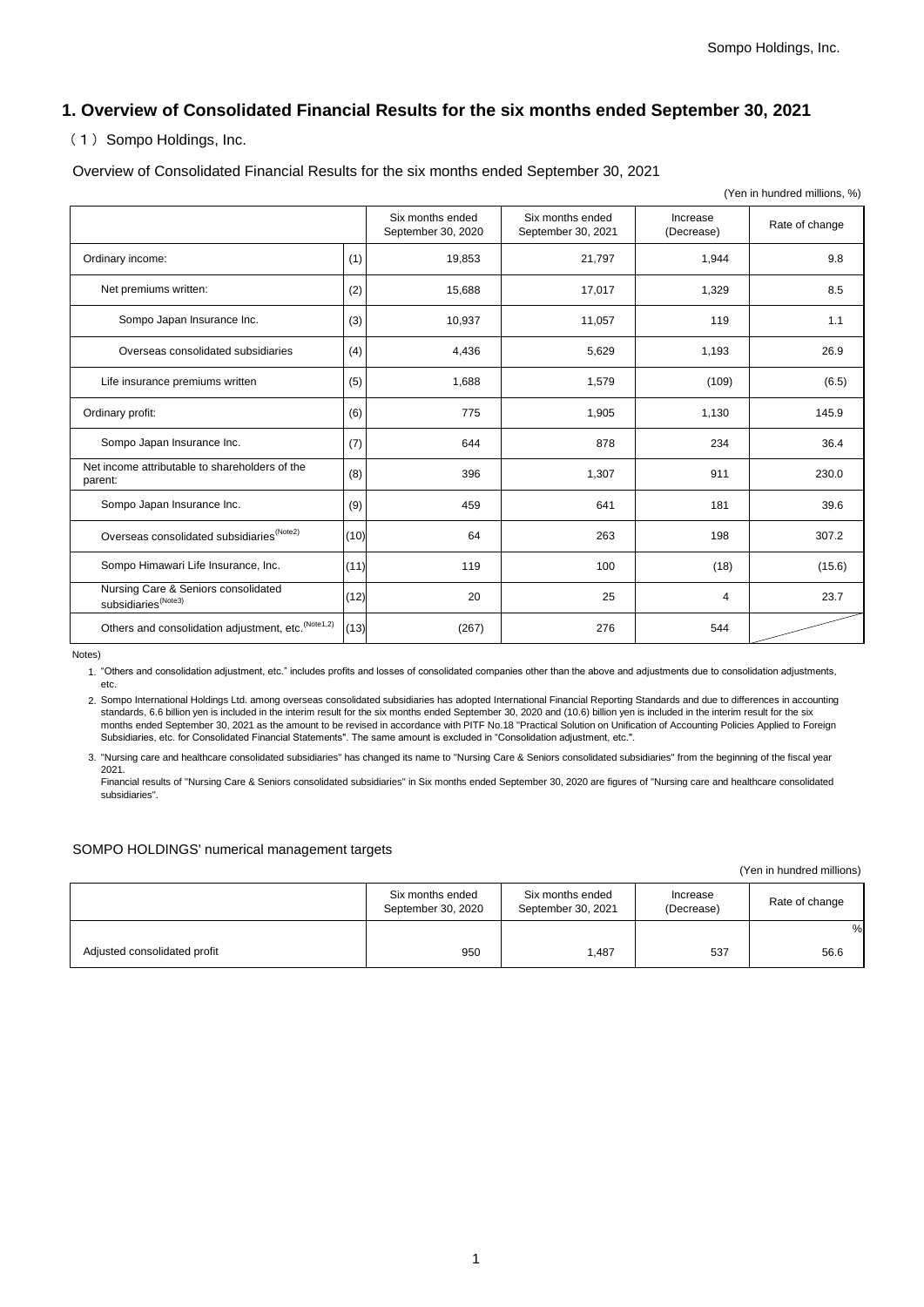### (2) Sompo Japan Insurance Inc.

Summary of Results of Operations

|         |          |                                                                        |      |                     |                     |            | (Yen in hundred millions) |
|---------|----------|------------------------------------------------------------------------|------|---------------------|---------------------|------------|---------------------------|
|         |          |                                                                        |      | Six months ended    | Six months ended    |            |                           |
|         |          |                                                                        |      | September 30,2020   | September 30,2021   | Increase   | Rate of                   |
|         |          |                                                                        |      | (April 1 to         | (April 1 to         | (Decrease) | change                    |
|         |          |                                                                        |      | September 30, 2020) | September 30, 2021) |            |                           |
|         |          | Ordinary income and expenses:                                          |      |                     |                     |            | $\%$                      |
|         |          | Underwriting income and expenses: <sup>(Note)</sup>                    |      |                     |                     |            |                           |
|         |          | Direct premiums written                                                | (1)  | 12,234              | 12,291              | 57         | 0.5                       |
|         |          | (+) Net premiums written                                               | (2)  | 10,937              | 11,057              | 119        | 1.1                       |
|         |          | (-) Net claims paid                                                    | (3)  | 5,629               | 5,820               | 190        | 3.4                       |
|         | $(-)$    | Loss adjustment expenses                                               | (4)  | 569                 | 574                 | 5          | 1.0                       |
|         | $(-)$    | Net operating expenses:                                                | (5)  | 3,606               | 3,700               | 93         | 2.6                       |
|         |          | Net commissions and brokerage fees                                     | (6)  | 2,104               | 2,151               | 46         | 2.2                       |
|         |          | Operating, general and administrative expenses related to underwriting | (7)  | 1,501               | 1,549               | 47         | 3.1                       |
|         |          | Underwriting result                                                    | (8)  | 1,132               | 961                 | (170)      | (15.1)                    |
|         | $(-)$    | Change in reserve for outstanding losses and claims                    | (9)  | 114                 | (83)                | (198)      | (173.2)                   |
|         | $(-)$    | Change in Ordinary Underwriting Reserves                               | (10) | 342                 | 298                 | (43)       | (12.6)                    |
|         | $(-)$    | Change in Catastrophic Loss Reserve                                    | (11) | 386                 | 346                 | (40)       | (10.4)                    |
|         | $(+)$    | Other underwriting income and expenses                                 | (12) | 54                  | 63                  | 8          | 15.2                      |
|         |          | Underwriting profit                                                    | (13) | 343                 | 462                 | 119        | 34.6                      |
|         |          | Investment income and expenses:                                        |      |                     |                     |            |                           |
|         | $(+)$    | Interest and dividend income                                           | (14) | 484                 | 625                 | 141        | 29.1                      |
|         | $(+)$    | Transfer of interest and dividend income on deposits of premiums, etc. | (15) | (169)               | (152)               | 17         |                           |
|         |          | Net Interest and dividend income                                       | (16) | 315                 | 473                 | 158        | 50.3                      |
|         |          | (+) Gains and losses on sales of securities                            | (17) | 162                 | 39                  | (123)      | (75.8)                    |
|         | $(-)$    | Impairment losses on securities                                        | (18) | 48                  | 21                  | (27)       | (55.7)                    |
|         | $(+)$    | Gains and losses on derivatives                                        | (19) | (15)                | (0)                 | 15         |                           |
|         | $^{(+)}$ | Other investment income and expenses                                   | (20) | (34)                | 26                  | 60         |                           |
|         |          | Gross investment margin                                                | (21) | 378                 | 517                 | 138        | 36.6                      |
|         | $(+)$    | Other ordinary income and expenses etc.                                | (22) | (78)                | (101)               | (23)       |                           |
|         |          | Ordinary profit                                                        | (23) | 644                 | 878                 | 234        | 36.4                      |
|         |          | Extraordinary gains and losses:                                        |      |                     |                     |            |                           |
|         |          | (+) Extraordinary gains                                                | (24) | 10                  | 6                   | (4)        | (38.6)                    |
|         | $(-)$    | <b>Extraordinary losses</b>                                            | (25) | 41                  | 26                  | (15)       | (36.5)                    |
|         |          | Extraordinary gains and losses                                         | (26) | (31)                | (20)                | 11         | $\overline{\phantom{0}}$  |
|         |          | Net income before income taxes                                         | (27) | 613                 | 858                 | 245        | 40.0                      |
|         | $(-)$    | Total income taxes                                                     | (28) | 153                 | 217                 | 63         | 41.4                      |
|         |          | Net income                                                             | (29) | 459                 | 641                 | 181        | 39.6                      |
| Ratios: |          |                                                                        |      | %                   | $\%$                | $\%$       |                           |
|         |          | Net loss ratio                                                         | (30) | 56.7                | 57.8                | 1.2        |                           |
|         |          | Net operating expenses ratio                                           | (31) | 33.0                | 33.5                | 0.5        |                           |
|         |          | Combined ratio                                                         | (32) | 89.6                | 91.3                | 1.7        |                           |

Note) Profit or losses by maturity refunds, etc. of savings-type insurance are not included in underwriting income and expenses.

#### (3) Overseas consolidated subsidiaries

Summary of Results of Major items

|                                                                                                                              |     |                     |                     |            | (Yen in hundred millions) |
|------------------------------------------------------------------------------------------------------------------------------|-----|---------------------|---------------------|------------|---------------------------|
|                                                                                                                              |     | Six months ended    | Six months ended    |            |                           |
|                                                                                                                              |     | September 30,2020   | September 30,2021   | Increase   | Rate of                   |
|                                                                                                                              |     | (April 1 to         | (April 1 to         | (Decrease) | change                    |
|                                                                                                                              |     | September 30, 2020) | September 30, 2021) |            |                           |
|                                                                                                                              |     |                     |                     |            | %                         |
| Net premiums written                                                                                                         | (1) | 4,436               | 5.629               | 1,193      | 26.9                      |
| Net income attributable to shareholders of the parent                                                                        | (2) | 64                  | 263                 | 198        | 307.2                     |
| The amount to be revised due to differences in accounting standards, which is excluded on<br>consolidation <sup>(Note)</sup> | (3) | (66)                | 106                 | 173        |                           |
| Reference: Adjusted net income (loss) attributable to shareholders of the parent $(2)+(3)$                                   | (4) | (2)                 | 370                 | 372        |                           |

Note)

"The amount to be revised due to differences in accounting standards, which is excluded on consolidation" is the amount stated on page 2 (Note 2).

### $(4)$  Sompo Himawari Life Insurance, Inc.

Summary of Results of Major items

|                              |     |                     |                     |            | (Yen in hundred millions) |
|------------------------------|-----|---------------------|---------------------|------------|---------------------------|
|                              |     | Six months ended    |                     |            |                           |
|                              |     | September 30,2020   | September 30,2021   | Increase   | Rate of                   |
|                              |     | (April 1 to         | (April 1 to         | (Decrease) | change                    |
|                              |     | September 30, 2020) | September 30, 2021) |            |                           |
|                              |     |                     |                     |            | %                         |
| Insurance premiums and other | (1) | 2,153               | 2,140               | (12)       | (0.6)                     |
| Net premiums written         | (2) | 1.656               | 1.547               | (109)      | (6.6)                     |
| Ordinary profit              | (3) | 187                 | 163                 | (24)       | (12.8)                    |
| Net income                   | (4) | 119                 | 100                 | (18)       | (15.6)                    |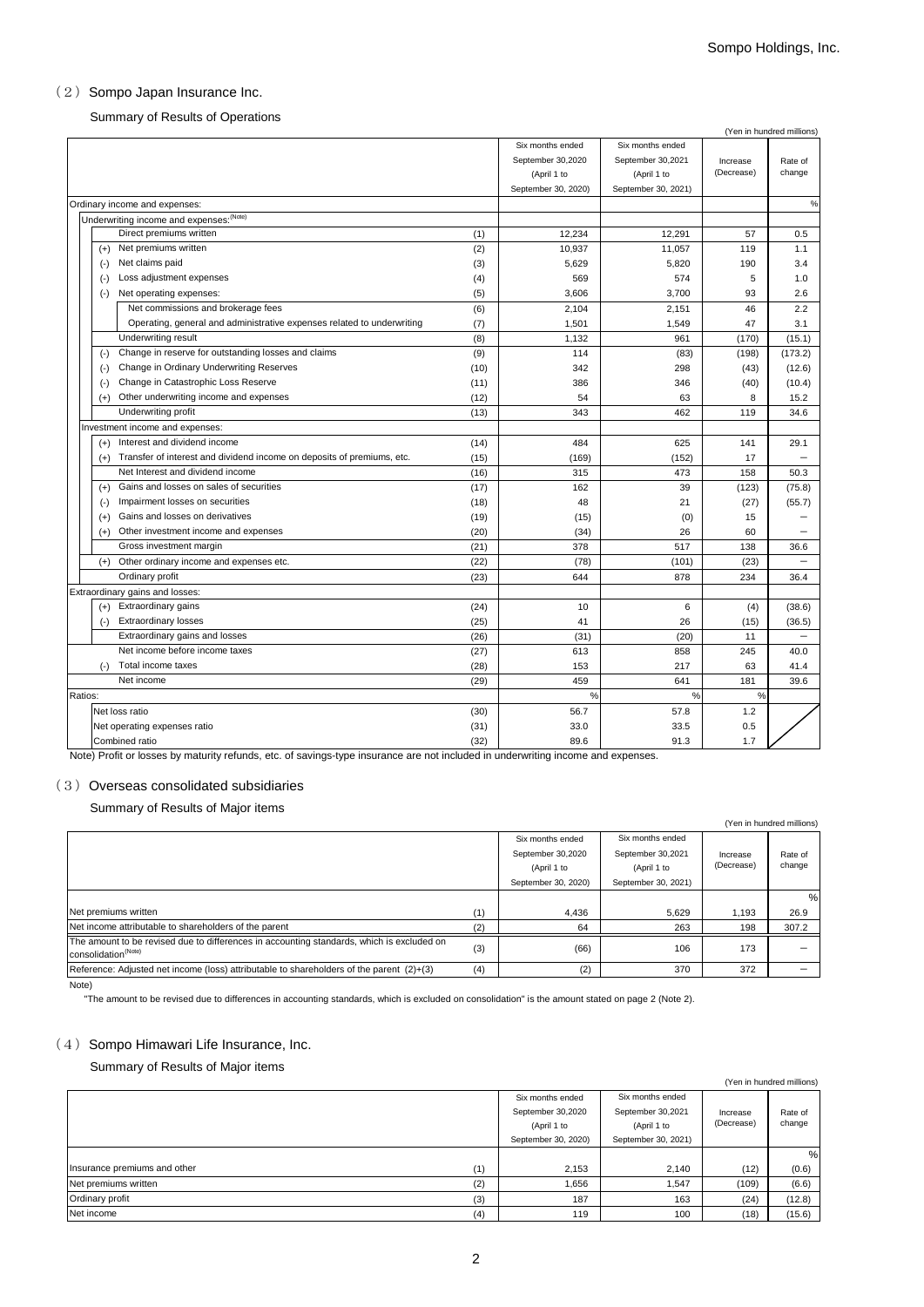### (5)Sompo Japan Insurance Inc.

#### Summary of Results of Major items

(a) Direct premiums written (excluding deposits of premiums by policyholders)

| $\sim$                                    |                                     | . .            |        |                                     | (Yen in hundred millions) |  |
|-------------------------------------------|-------------------------------------|----------------|--------|-------------------------------------|---------------------------|--|
|                                           | Six months ended September 30, 2020 |                |        | Six months ended September 30, 2021 |                           |  |
|                                           | (April 1 to September 30, 2020)     |                |        | (April 1 to September 30, 2021)     |                           |  |
| <b>Business line</b>                      | Amount                              | Rate of change | Amount | Increase<br>(Decrease)              | Rate of change            |  |
|                                           |                                     | $\%$           |        |                                     | %                         |  |
| Fire and allied insurance                 | 2,396                               | 9.3            | 2,404  |                                     | 0.3                       |  |
| Marine insurance                          | 231                                 | (5.5)          | 250    | 19                                  | 8.4                       |  |
| Personal accident insurance               | 863                                 | (7.9)          | 859    | (4)                                 | (0.5)                     |  |
| Voluntary automobile insurance            | 5,442                               | 0.3            | 5,453  | 10                                  | 0.2                       |  |
| Compulsory automobile liability insurance | 1,169                               | (22.9)         | 1,120  | (49)                                | (4.2)                     |  |
| Others                                    | 2,131                               | 0.2            | 2,204  | 72                                  | 3.4                       |  |
| Total                                     | 12,234                              | (1.7)          | 12,291 | 57                                  | 0.5                       |  |
| Deposits of premiums by policyholders     | 502                                 | (11.3)         | 408    | (93)                                | (18.6)                    |  |

#### (b) Net premiums written

| (Yen in hundred millions)                                                       |                                     |                                 |        |                                     |                |  |  |  |  |  |
|---------------------------------------------------------------------------------|-------------------------------------|---------------------------------|--------|-------------------------------------|----------------|--|--|--|--|--|
|                                                                                 | Six months ended September 30, 2020 |                                 |        | Six months ended September 30, 2021 |                |  |  |  |  |  |
|                                                                                 |                                     | (April 1 to September 30, 2020) |        | (April 1 to September 30, 2021)     |                |  |  |  |  |  |
| <b>Business line</b>                                                            | Amount                              | Rate of change                  | Amount | Increase<br>(Decrease)              | Rate of change |  |  |  |  |  |
|                                                                                 |                                     | $\frac{9}{6}$                   |        |                                     | %              |  |  |  |  |  |
| Fire and allied insurance                                                       | 1,516                               | 1.2                             | 1.587  | 70                                  | 4.7            |  |  |  |  |  |
| Marine insurance                                                                | 208                                 | (13.8)                          | 255    | 46                                  | 22.5           |  |  |  |  |  |
| Personal accident insurance                                                     | 826                                 | (9.6)                           | 831    | 5                                   | 0.6            |  |  |  |  |  |
| Voluntary automobile insurance                                                  | 5,412                               | 0.1                             | 5,427  | 15                                  | 0.3            |  |  |  |  |  |
| Compulsory automobile liability insurance                                       | 1,232                               | (15.4)                          | 1.142  | (89)                                | (7.2)          |  |  |  |  |  |
| <b>Others</b>                                                                   | 1.743                               | (1.3)                           | 1,812  | 69                                  | 4.0            |  |  |  |  |  |
| Total                                                                           | 10,937                              | (3.0)                           | 11,057 | 119                                 | 1.1            |  |  |  |  |  |
| Excluding earthquake insurance and<br>compulsory automobile liability insurance | 9,704                               | (1.2)                           | 9,912  | 208                                 | 2.2            |  |  |  |  |  |

#### (c) Net claims paid

| (Yen in hundred millions)                                                       |        |                                     |        |                                                                    |                                 |        |  |  |  |  |
|---------------------------------------------------------------------------------|--------|-------------------------------------|--------|--------------------------------------------------------------------|---------------------------------|--------|--|--|--|--|
|                                                                                 |        | Six months ended September 30, 2020 |        | Six months ended September 30, 2021                                |                                 |        |  |  |  |  |
|                                                                                 |        | (April 1 to September 30, 2020)     |        |                                                                    | (April 1 to September 30, 2021) |        |  |  |  |  |
| <b>Business line</b>                                                            | Amount | Net loss ratio                      | Amount | Increase<br>Net loss ratio<br>Increase<br>(Decrease)<br>(Decrease) |                                 |        |  |  |  |  |
|                                                                                 |        | %                                   |        |                                                                    | $\frac{0}{2}$                   | %      |  |  |  |  |
| Fire and allied insurance                                                       | 1,002  | 68.4                                | 1,143  | 141                                                                | 74.6                            | 6.2    |  |  |  |  |
| Marine insurance                                                                | 121    | 61.4                                | 116    | (5)                                                                | 47.7                            | (13.7) |  |  |  |  |
| Personal accident insurance                                                     | 354    | 46.7                                | 345    | (9)                                                                | 45.4                            | (1.3)  |  |  |  |  |
| Voluntary automobile insurance                                                  | 2,516  | 53.2                                | 2.602  | 85                                                                 | 54.6                            | 1.4    |  |  |  |  |
| Compulsory automobile liability insurance                                       | 810    | 72.6                                | 779    | (31)                                                               | 75.3                            | 2.7    |  |  |  |  |
| <b>Others</b>                                                                   | 824    | 50.1                                | 833    | 9                                                                  | 48.8                            | (1.3)  |  |  |  |  |
| Total                                                                           | 5,629  | 56.7                                | 5,820  | 190                                                                | 57.8                            | 1.2    |  |  |  |  |
| Excluding earthquake insurance and<br>compulsory automobile liability insurance | 4,819  | 54.7                                | 5,019  | 200                                                                | 55.6                            | 0.9    |  |  |  |  |

#### (d) Net Incurred Loss during the period due to Natural Disasters in Japan

|                                                                                           |                 |                                                    |                   |                 |                                                    | (Yen in hundred millions) |  |  |
|-------------------------------------------------------------------------------------------|-----------------|----------------------------------------------------|-------------------|-----------------|----------------------------------------------------|---------------------------|--|--|
|                                                                                           |                 | Six months ended September 30, 2020                |                   |                 | Six months ended September 30, 2021                |                           |  |  |
|                                                                                           |                 | (April 1 to September 30, 2020)                    |                   |                 | (April 1 to September 30, 2021)                    |                           |  |  |
| <b>Business line</b>                                                                      | Net claims paid | Reserve for<br>outstanding<br>losses and<br>claims | Net incurred loss | Net claims paid | Reserve for<br>outstanding<br>losses and<br>claims | Net incurred loss         |  |  |
| Fire and allied insurance                                                                 | 140             | 265                                                | 405               | 53              | 187                                                | 241                       |  |  |
| Voluntary automobile insurance                                                            | 35              | (2)                                                | 33                | 14              |                                                    | 16                        |  |  |
| Other than the above                                                                      | 9               | 6                                                  | 16                | 2               |                                                    |                           |  |  |
| Total excluding earthquake insurance and<br>compulsory automobile liability insurance     | 185             | 269                                                | 455               | 69              | 195                                                | 265                       |  |  |
| Note) Net incurred loss $=$ Net claims paid $+$ Reserve for outstanding losses and claims |                 |                                                    |                   |                 |                                                    |                           |  |  |

Reserve for outstanding losses and claims represents amounts deducting reinsurance recoverable on unpaid loss from reserve for outstanding losses and claims of direct insurance and assumed reinsurance.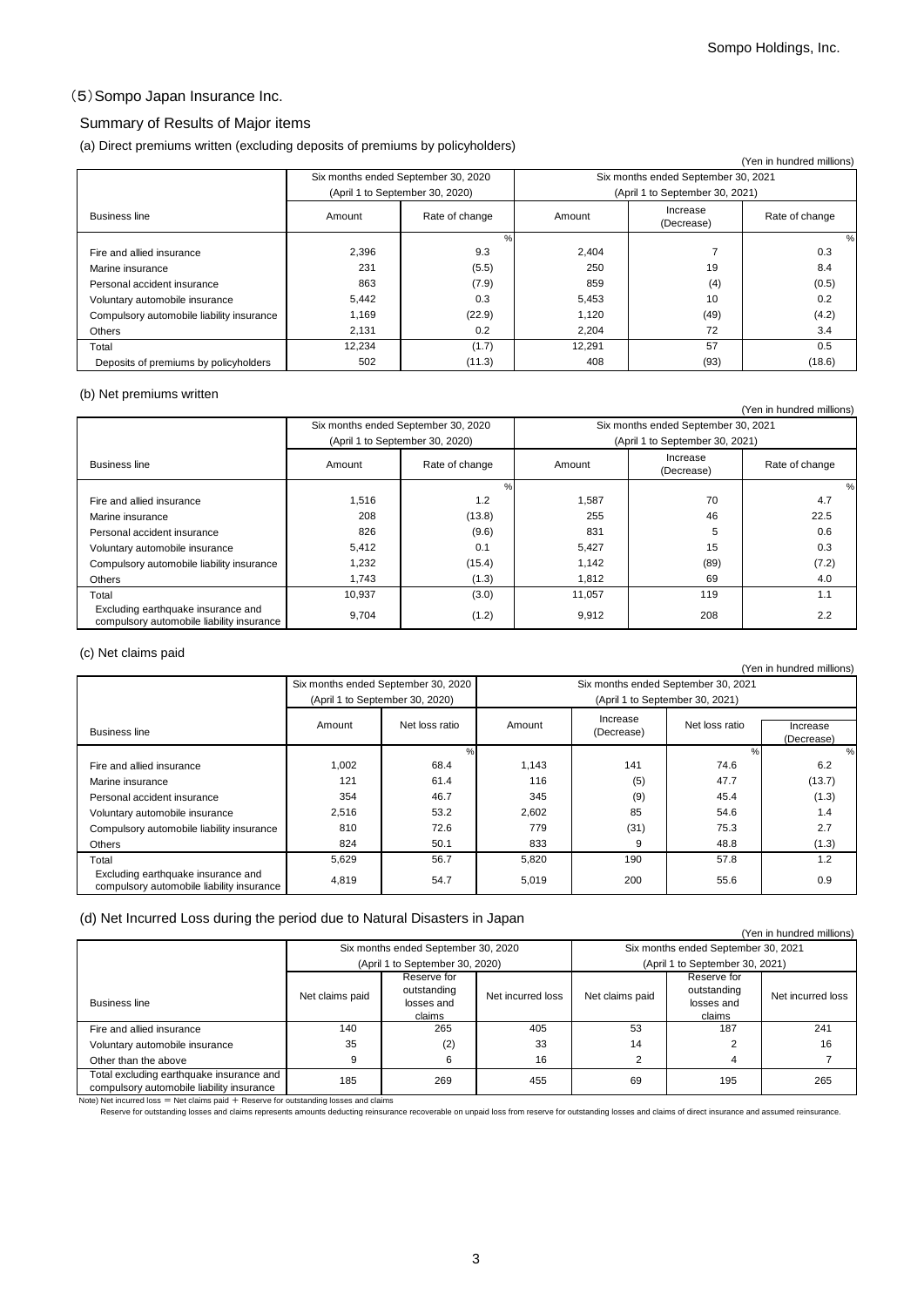# (e) Breakdown of Operating, General and Administrative Expenses and Loss Adjustment Expenses

| (Yen in hundred millions)        |        |                                     |                                     |        |                                 |         |  |  |  |
|----------------------------------|--------|-------------------------------------|-------------------------------------|--------|---------------------------------|---------|--|--|--|
|                                  |        | Six months ended September 30, 2020 | Six months ended September 30, 2021 |        |                                 |         |  |  |  |
|                                  |        | (April 1 to September 30, 2020)     |                                     |        | (April 1 to September 30, 2021) |         |  |  |  |
|                                  | Amount | Increase                            | Rate of                             | Amount | Increase                        | Rate of |  |  |  |
| <b>Business line</b>             |        | (Decrease)                          | change                              |        | (Decrease)                      | change  |  |  |  |
|                                  |        |                                     |                                     |        |                                 | %       |  |  |  |
| Personnel expenses               | 1,087  | (49)                                | (4.4)                               | 1.055  | (32)                            | (3.0)   |  |  |  |
| Non-personnel expenses           | 957    | 22                                  | 2.4                                 | 1.043  | 86                              | 9.0     |  |  |  |
| Others (taxes and contributions) | 109    | (1)                                 | (1.0)                               | 118    | 9                               | 9.0     |  |  |  |
| Total                            | 2,153  | (28)                                | (1.3)                               | 2.218  | 64                              | 3.0     |  |  |  |

# (f) Reserve for Outstanding Losses and Claims

| $\ddot{\phantom{1}}$                      |         |                                     |                                     | (Yen in hundred millions) |  |
|-------------------------------------------|---------|-------------------------------------|-------------------------------------|---------------------------|--|
|                                           |         | Six months ended September 30, 2020 | Six months ended September 30, 2021 |                           |  |
| <b>Business line</b>                      | Balance | Change                              | Balance                             | Change                    |  |
| Fire and allied insurance                 | 1,227   | 141                                 | 1,334                               | (89)                      |  |
| Marine insurance                          | 218     | (6)                                 | 218                                 |                           |  |
| Personal accident insurance               | 476     | (62)                                | 447                                 | (0)                       |  |
| Voluntary automobile insurance            | 3.761   | (20)                                | 3,695                               | (16)                      |  |
| Compulsory automobile liability insurance | 739     | 51                                  | 640                                 | 14                        |  |
| <b>Others</b>                             | 2.281   | 10                                  | 2.304                               |                           |  |
| Total                                     | 8.705   | 114                                 | 8.640                               | (83)                      |  |

# (g) Ordinary Underwriting Reserves

|                                           |                                     |        |                | (Yen in hundred millions)           |
|-------------------------------------------|-------------------------------------|--------|----------------|-------------------------------------|
|                                           | Six months ended September 30, 2020 |        |                | Six months ended September 30, 2021 |
| <b>Business line</b>                      | Balance                             | Change | <b>Balance</b> | Change                              |
| Fire and allied insurance                 | 7,733                               | 130    | 7,830          | 78                                  |
| Marine insurance                          | 178                                 | (37)   | 190            | (9)                                 |
| Personal accident insurance               | 1,355                               | 81     | 1.355          | 81                                  |
| Voluntary automobile insurance            | 3,192                               | (1)    | 3,188          | (15)                                |
| Compulsory automobile liability insurance | 4,653                               | 22     | 4.620          |                                     |
| <b>Others</b>                             | 3.613                               | 145    | 3.624          | 163                                 |
| Total                                     | 20.726                              | 342    | 20.810         | 298                                 |

Note) This table excludes reserve for maturity refunds and reserve for dividends to policyholders of savings-type insurance and includes underwriting reserves of earthquake insurance and compulsory automobile liability insurance.

# (h) Catastrophic Loss Reserve

| $\sim$<br>(Yen in hundred millions) |                                     |           |                |                  |          |                                     |         |                  |
|-------------------------------------|-------------------------------------|-----------|----------------|------------------|----------|-------------------------------------|---------|------------------|
|                                     | Six months ended September 30, 2020 |           |                |                  |          | Six months ended September 30, 2021 |         |                  |
| <b>Business line</b>                | Reversal                            | Provision | <b>Balance</b> | Balance<br>ratio | Reversal | Provision                           | Balance | Balance<br>ratio |
|                                     |                                     |           |                | %                |          |                                     |         | %                |
| Fire and allied insurance           | 157                                 | 280       | 1,191          | 39.3             | 201      | 292                                 | 1.128   | 35.6             |
| Marine insurance                    |                                     | 6         | 446            | 107.2            | -        |                                     | 448     | 88.0             |
| Personal accident insurance         | –                                   | 26        | 741            | 44.9             | –        | 26                                  | 790     | 47.6             |
| Voluntary automobile insurance      | -                                   | 175       | 533            | 4.9              | -        | 176                                 | 887     | 8.2              |
| Others                              |                                     | 56        | 2.053          | 58.9             | 14       | 59                                  | 2.032   | 56.1             |
| Total                               | 159                                 | 546       | 4,965          | 25.6             | 215      | 562                                 | 5,286   | 26.7             |

Note) Balance ratio = Balance of catastrophic loss reserve / { Net premiums written (excluding earthquake insurance and compulsory automobile liability insurance) × 2 } × 100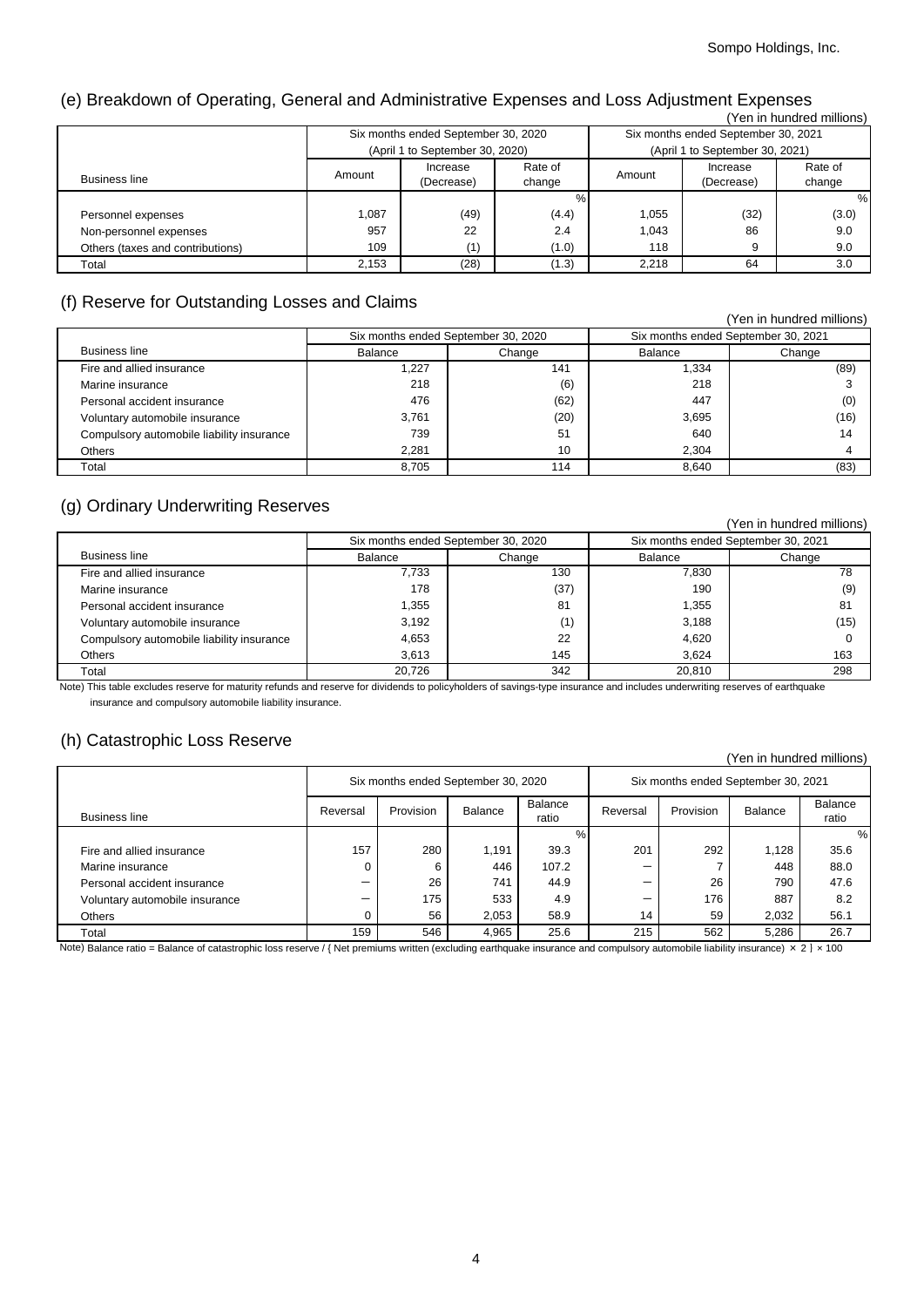# **2. Forecasts for the fiscal year ending March 31, 2022 (April 1, 2021 to March 31, 2022)**

Sompo Holdings, Inc. (Consolidated)

|                                                        |                   |                    |                    | (Yen in hundred millions) |
|--------------------------------------------------------|-------------------|--------------------|--------------------|---------------------------|
|                                                        | Fiscal year ended | Fiscal year ending | Fiscal year ending | Increase                  |
|                                                        | March 31, 2021    | March 31, 2022     | March 31, 2022     | (Decrease)                |
|                                                        | Result            | Original forecast  | Revised forecast   |                           |
|                                                        |                   | (A)                | (B)                | $(B)-(A)$                 |
|                                                        |                   |                    |                    |                           |
| Net premiums written                                   | 29,235            | 30,900             | 31,810             | 910                       |
| Life insurance premiums written                        | 3.461             | 3,580              | 3,310              | (270)                     |
| Ordinary profit                                        | 2,150             | 1,850              | 2,670              | 820                       |
| Net income attributable to shareholders of the parent: | 1.424             | 1,250              | 1.780              | 530                       |
| Sompo Japan Insurance Inc.                             | 1.469             | 1,330              | 1,370              | 40                        |
| Overseas consolidated subsidiaries (Note)              | 358               | 579                | 394                | (184)                     |
| Sompo Himawari Life Insurance, Inc.                    | 200               | 116                | 116                |                           |
| Nursing Care & Seniors consolidated subsidiaries       | 56                | 51                 | 53                 |                           |
| Others and consolidation adjustment, etc. (Note)       | (660)             | (826)              | (153)              | 672                       |

Note)

14.7 billion yen is included in the result during the fiscal year ended March 31, 2021 and (15.0) billion yen is included in the revised forecast during the fiscal year ending March 31, 2022 as the amount to be revised stated on page 2 (Note 2) . The same amount is excluded in "Consolidation adjustment, etc."

#### SOMPO HOLDINGS' numerical management targets and dividends

|                              |                   |                    |                    | (Yen in hundred millions) |
|------------------------------|-------------------|--------------------|--------------------|---------------------------|
|                              | Fiscal year ended | Fiscal year ending | Fiscal year ending | Increase                  |
|                              | March 31, 2021    | March 31, 2022     | March 31, 2022     | (Decrease)                |
|                              | Result            | Original forecast  | Revised forecast   |                           |
|                              |                   | (A)                | (B)                | $(B)-(A)$                 |
|                              |                   |                    |                    |                           |
| Adjusted consolidated profit | 2.021             | 2.050              | 2,100              | 50                        |
| Dividends per share (annual) | 170 yen           | 210 yen            | 210 yen            | $-$ yen                   |
| Interim Dividends per share  | 80 yen            | 105<br>yen         | 105 yen            | $-$ yen                   |
| Year-end Dividends per share | 90<br>yen         | 105<br>yen         | 105 yen            | $-$ yen                   |

Sompo Japan Insurance Inc. (Non-consolidated)

|                                                                                   |                                     |                                      |                                      | (Yen in hundred millions, %) |
|-----------------------------------------------------------------------------------|-------------------------------------|--------------------------------------|--------------------------------------|------------------------------|
|                                                                                   | Fiscal year ended<br>March 31, 2021 | Fiscal year ending<br>March 31, 2022 | Fiscal year ending<br>March 31, 2022 | Increase<br>(Decrease)       |
|                                                                                   | Result                              | Original forecast                    | Revised forecast                     |                              |
|                                                                                   |                                     | (A)                                  | (B)                                  | $(B)-(A)$                    |
|                                                                                   |                                     |                                      |                                      |                              |
| Net premiums written                                                              | 21,414                              | 21,600                               | 21,730                               | 130                          |
| (Excluding earthquake insurance and compulsory automobile<br>liability insurance) | 19,034                              | 19,293                               | 19,514                               | 220                          |
| Net loss ratio                                                                    | 60.8                                | 64.6                                 | 62.3                                 | (2.3)                        |
| (Excluding earthquake insurance and compulsory automobile<br>liability insurance) | 58.4                                | 61.0                                 | 59.2                                 | (1.8)                        |
| Net operating expenses ratio                                                      | 33.6                                | 34.3                                 | 34.3                                 | 0.0                          |
| (Excluding earthquake insurance and compulsory automobile<br>liability insurance) | 34.5                                | 35.0                                 | 34.9                                 | (0.2)                        |
| Combined ratio                                                                    | 94.5                                | 98.9                                 | 96.6                                 | (2.3)                        |
| (Excluding earthquake insurance and compulsory automobile<br>liability insurance) | 92.9                                | 96.0                                 | 94.0                                 | (2.0)                        |
| Underwriting profit                                                               | 663                                 | 715                                  | 585                                  | (130)                        |
| Gross investment margin                                                           | 1,464                               | 1,207                                | 1,411                                | 204                          |
| Ordinary profit                                                                   | 1,974                               | 1,745                                | 1,810                                | 65                           |
| Net income                                                                        | 1.469                               | 1.330                                | 1,370                                | 40                           |

(Major assumptions of the forecasts of consolidated financial results)

・Assumptions for net premiums written are based on the Company's own projections based on extrapolation from past trends and other factors.

•The Company is forecasting 73.0 billion yen for net incurred loss (excluding household earthquake insurance) of Sompo Japan Insurance Inc. due to domestic natural disasters that occur during the<br>fiscal year ending March 3

factors in the future.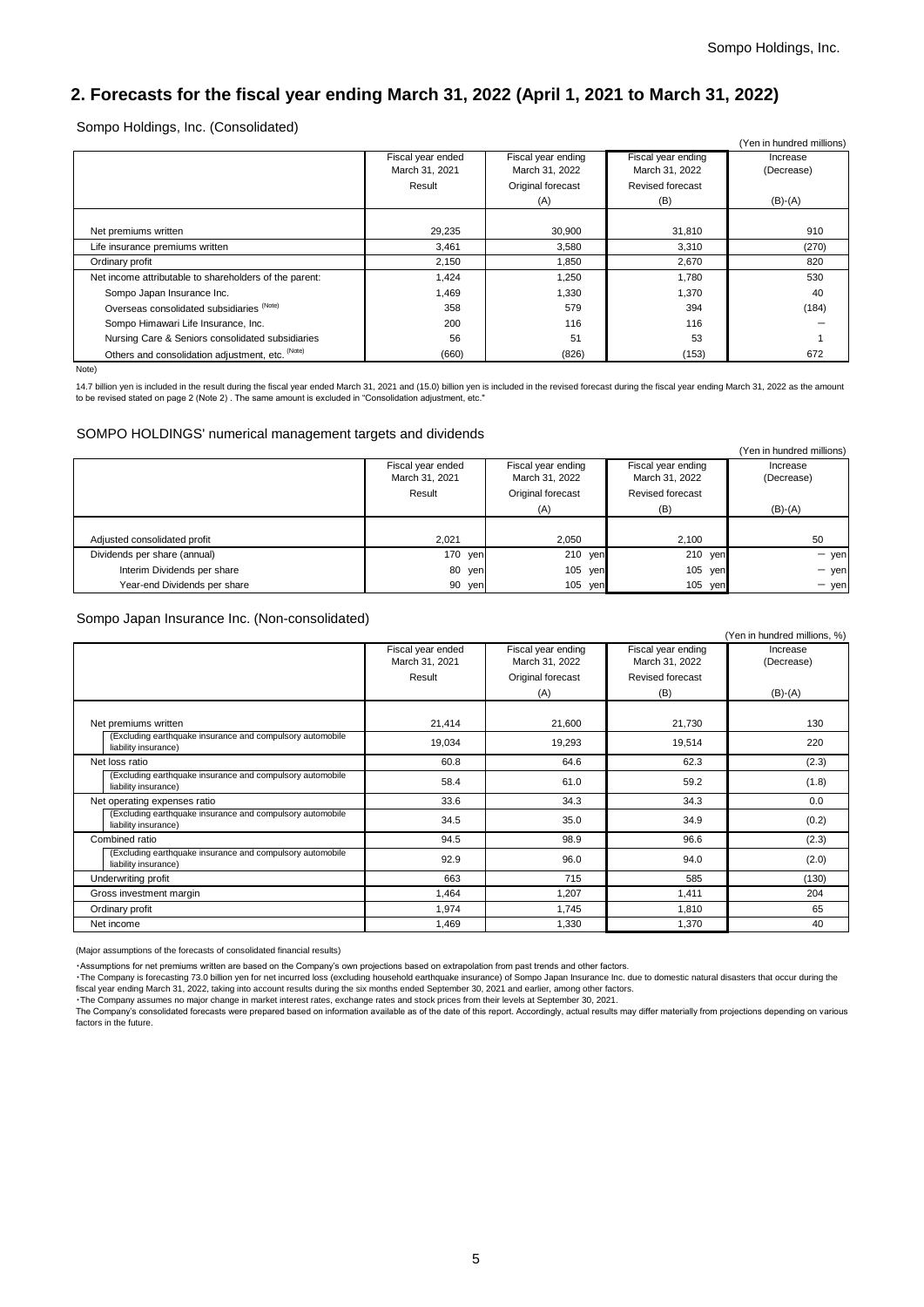# **3. Overview of Business Results of Principal Consolidated Subsidiaries**

# Sompo Japan Insurance Inc. (Non-consolidated)

### Interim Balance Sheet

|                                                         |                      |                          | (Millions of yen)      |
|---------------------------------------------------------|----------------------|--------------------------|------------------------|
|                                                         | As of March 31, 2021 | As of September 30, 2021 | Increase<br>(Decrease) |
|                                                         |                      |                          |                        |
|                                                         | Amount               | Amount                   |                        |
| Assets:                                                 |                      |                          |                        |
| Cash and deposits                                       | 524,711              | 567,441                  | 42,729                 |
| Receivables under resale agreements                     | 59,999               | 59,999                   | (0)                    |
| Monetary receivables bought                             | 21,700               | 22,097                   | 397                    |
| Money trusts                                            | 27,566               | 17,932                   | (9,634)                |
| <b>Securities</b>                                       | 5,127,170            | 5,209,212                | 82,042                 |
| Loans                                                   | 636,618              | 541,479                  | (95, 138)              |
| Tangible fixed assets                                   | 238,916              | 239,201                  | 285                    |
| Intangible fixed assets                                 | 188,576              | 199,501                  | 10,925                 |
| Other assets                                            | 573,319              | 451,290                  | (122, 028)             |
| Prepaid pension cost                                    | 303                  | 131                      | (172)                  |
| Allowance for possible credit losses                    | (3,006)              | (2,751)                  | 254                    |
| Allowance for possible investment losses                | (6, 198)             | (5,916)                  | 282                    |
| <b>Total assets</b>                                     | 7,389,677            | 7,299,619                | (90,058)               |
| Liabilities:                                            |                      |                          |                        |
| Underwriting funds:                                     | 4,557,828            | 4,585,957                | 28,129                 |
| Reserve for outstanding losses and claims               | 872,465              | 864,087                  | (8,377)                |
| Underwriting reserves                                   | 3,685,362            | 3,721,869                | 36,506                 |
| Corporate bonds                                         | 433,560              | 433,560                  |                        |
| Other liabilities                                       | 715,115              | 486,279                  | (228, 836)             |
| Reserve for retirement benefits                         | 89,608               | 91,947                   | 2,339                  |
| Reserve for bonus payments                              | 16,315               | 18,071                   | 1,756                  |
| Reserve for bonus payments to directors                 | 115                  |                          | (115)                  |
| Reserves under the special laws:                        | 91,097               | 93,121                   | 2,024                  |
| Reserve for price fluctuation                           | 91,097               | 93,121                   | 2,024                  |
| Deferred tax liabilities                                | 11,434               | 11,301                   | (133)                  |
| <b>Total liabilities</b>                                | 5,915,075            | 5,720,238                | (194, 836)             |
| Net assets:                                             |                      |                          |                        |
| Shareholders' equity:                                   |                      |                          |                        |
| Common stock                                            | 70,000               | 70,000                   |                        |
| Capital surplus                                         | 70,000               | 70,000                   |                        |
| Retained earnings                                       | 502,291              | 566,392                  | 64,101                 |
| Total shareholders' equity                              | 642,291              | 706,392                  | 64,101                 |
| Valuation and translation adjustments:                  |                      |                          |                        |
| Unrealized gains and losses on securities available for |                      |                          |                        |
| sale                                                    | 827,905              | 869.000                  | 41,095                 |
| Deferred gains and losses on hedges                     | 4,406                | 3,987                    | (418)                  |
| Total valuation and translation adjustments             | 832,311              | 872,988                  | 40,677                 |
| Total net assets                                        | 1,474,602            | 1,579,380                | 104,778                |
| Total liabilities and net assets                        | 7,389,677            | 7,299,619                | (90, 058)              |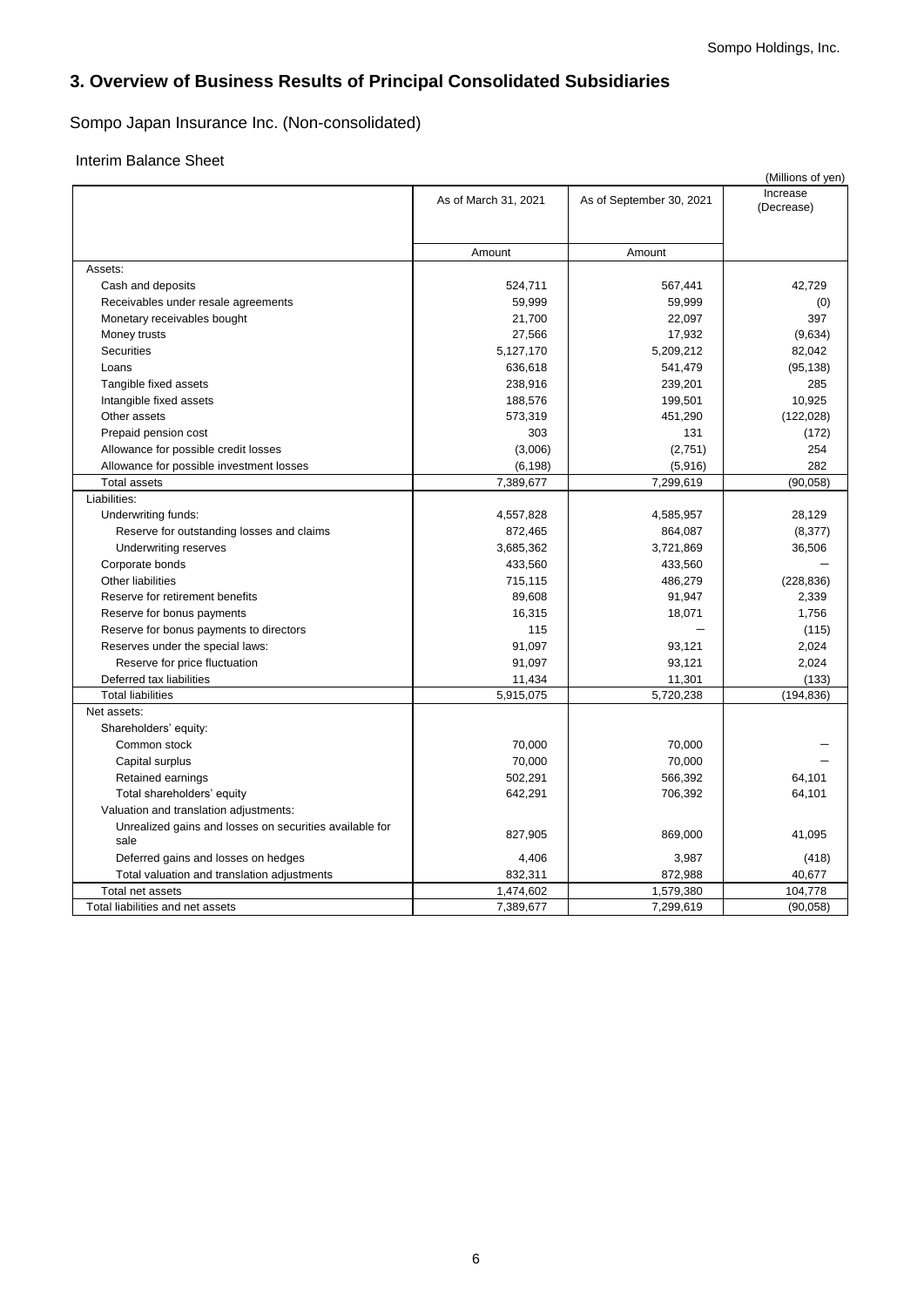# Interim Statement of Income

|                                                  |                     |                     |            | (Millions of yen) |
|--------------------------------------------------|---------------------|---------------------|------------|-------------------|
|                                                  | Six months ended    | Six months ended    | Increase   | Rate of           |
|                                                  | September 30, 2020  | September 30, 2021  | (Decrease) | change            |
|                                                  | (April 1 to         | (April 1 to         |            |                   |
|                                                  | September 30, 2020) | September 30, 2021) |            |                   |
|                                                  | Amount              | Amount              |            |                   |
|                                                  |                     |                     |            | %                 |
|                                                  |                     |                     | 15.288     |                   |
| Ordinary income:                                 | 1,217,540           | 1,232,829           |            | 1.3               |
| Underwriting income:                             | 1,161,356           | 1,170,549           | 9,192      | 0.8               |
| Net premiums written                             | 1,093,789           | 1,105,703           | 11,914     | 1.1               |
| Deposits of premiums by policyholders            | 50,230              | 40,889              | (9, 341)   | (18.6)            |
| Interest and dividend income on deposits of      |                     |                     |            |                   |
| premiums, etc.                                   | 16,931              | 15,211              | (1,720)    | (10.2)            |
| Reversal of reserve for outstanding losses and   |                     |                     |            |                   |
| claims                                           |                     | 8,377               | 8,377      |                   |
|                                                  |                     | 56.482              | 5.682      |                   |
| Investment income:                               | 50,799              |                     |            | 11.2              |
| Interest and dividend income                     | 48,436              | 62,548              | 14,112     | 29.1              |
| Investment gains on money trusts                 | 1,495               | 814                 | (680)      | (45.5)            |
| Gains on sales of securities                     | 16,955              | 4,126               | (12, 829)  | (75.7)            |
| Transfer of interest and dividend income on      |                     |                     |            |                   |
| deposits of premiums, etc.                       | (16, 931)           | (15, 211)           | 1,720      |                   |
| Other ordinary income                            | 5,384               | 5,798               | 413        | 7.7               |
| Ordinary expenses:                               | 1,153,102           | 1,144,963           | (8, 139)   | (0.7)             |
|                                                  |                     |                     |            |                   |
| Underwriting expenses:                           | 977,001             | 970,997             | (6,004)    | (0.6)             |
| Net claims paid                                  | 562,979             | 582,036             | 19,056     | 3.4               |
| Loss adjustment expenses                         | 56,919              | 57,482              | 562        | 1.0               |
| Net commissions and brokerage fees               | 210,454             | 215,123             | 4,668      | 2.2               |
| Maturity refunds to policyholders                | 87,553              | 78,886              | (8,667)    | (9.9)             |
| Provision for reserve for outstanding losses and |                     |                     |            |                   |
| claims                                           | 11,439              |                     | (11, 439)  | (100.0)           |
|                                                  |                     | 36.506              |            |                   |
| Provision for underwriting reserves              | 46,540              |                     | (10,033)   | (21.6)            |
| Investment expenses:                             | 12,929              | 4,756               | (8, 172)   | (63.2)            |
| Investment losses on money trusts                | 15                  | 44                  | 28         | 185.0             |
| Losses on sales of securities                    | 696                 | 196                 | (499)      | (71.7)            |
| Impairment losses on securities                  | 4,869               | 2,159               | (2,709)    | (55.7)            |
| Operating, general and administrative expenses   | 158,475             | 164,327             | 5,851      | 3.7               |
| Other ordinary expenses:                         | 4,695               | 4,881               | 186        | 4.0               |
|                                                  | 3,529               | 3,507               | (21)       | (0.6)             |
| Interest paid                                    |                     |                     |            |                   |
| Ordinary profit                                  | 64,438              | 87,866              | 23,427     | 36.4              |
| Extraordinary gains:                             | 1,036               | 636                 | (400)      | (38.6)            |
| Gains on disposal of fixed assets                | 1,036               | 636                 | (400)      | (38.6)            |
| Extraordinary losses:                            | 4,158               | 2,641               | (1, 517)   | (36.5)            |
| Losses on disposal of fixed assets               | 632                 | 617                 | (15)       | (2.5)             |
| <b>Impairment losses</b>                         | 678                 |                     | (678)      | (100.0)           |
| Provision for reserves under the special laws:   | 1,954               | 2,024               | 69         | 3.6               |
|                                                  |                     |                     |            |                   |
| Provision for reserve for price fluctuation      | 1,954               | 2,024               | 69         | 3.6               |
| Other extraordinary losses                       | 893                 |                     | (893)      | (100.0)           |
| Net income before income taxes                   | 61,316              | 85,861              | 24,544     | 40.0              |
| Income taxes                                     | 33,541              | 38,350              | 4,808      | 14.3              |
| Deferred income taxes                            | (18, 150)           | (16, 589)           | 1,560      |                   |
| Total income taxes                               | 15,391              | 21,760              | 6,369      | 41.4              |
| Net income                                       | 45,925              | 64,101              | 18,175     | 39.6              |
|                                                  |                     |                     |            |                   |
|                                                  |                     |                     |            |                   |
| Underwriting result:                             |                     |                     |            |                   |
| $(+)$<br>Net premiums written                    | 1,093,789           | 1,105,703           | 11,914     | 1.1               |
| $(-)$<br>Net claims paid                         | 562,979             | 582,036             | 19,056     | 3.4               |
| $(-)$<br>Loss adjustment expenses                | 56,919              | 57,482              | 562        | 1.0               |
| $(-)$<br>Net operating expenses:                 | 360,646             | 370,026             | 9,380      | 2.6               |
| Net commissions and brokerage fees               | 210,454             | 215,123             | 4,668      | 2.2               |
| Operating, general and administrative            |                     |                     |            |                   |
| expenses related to underwriting                 | 150,191             | 154,902             | 4,711      | 3.1               |
|                                                  |                     |                     |            |                   |
| Underwriting result                              | 113,243             | 96,158              | (17,084)   | (15.1)            |
| Underwriting profit                              | 34,390              | 46,291              | 11,901     | 34.6              |
| Ratios:                                          |                     |                     |            |                   |
| (9/0)<br>Net loss ratio                          | 56.7                | 57.8                | $1.2$      |                   |
| $($ %)<br>Net operating expenses ratio           | 33.0                | 33.5                | 0.5        |                   |
| (9/0)<br>Combined ratio                          | 89.6                | 91.3                | 1.7        |                   |
|                                                  |                     |                     |            |                   |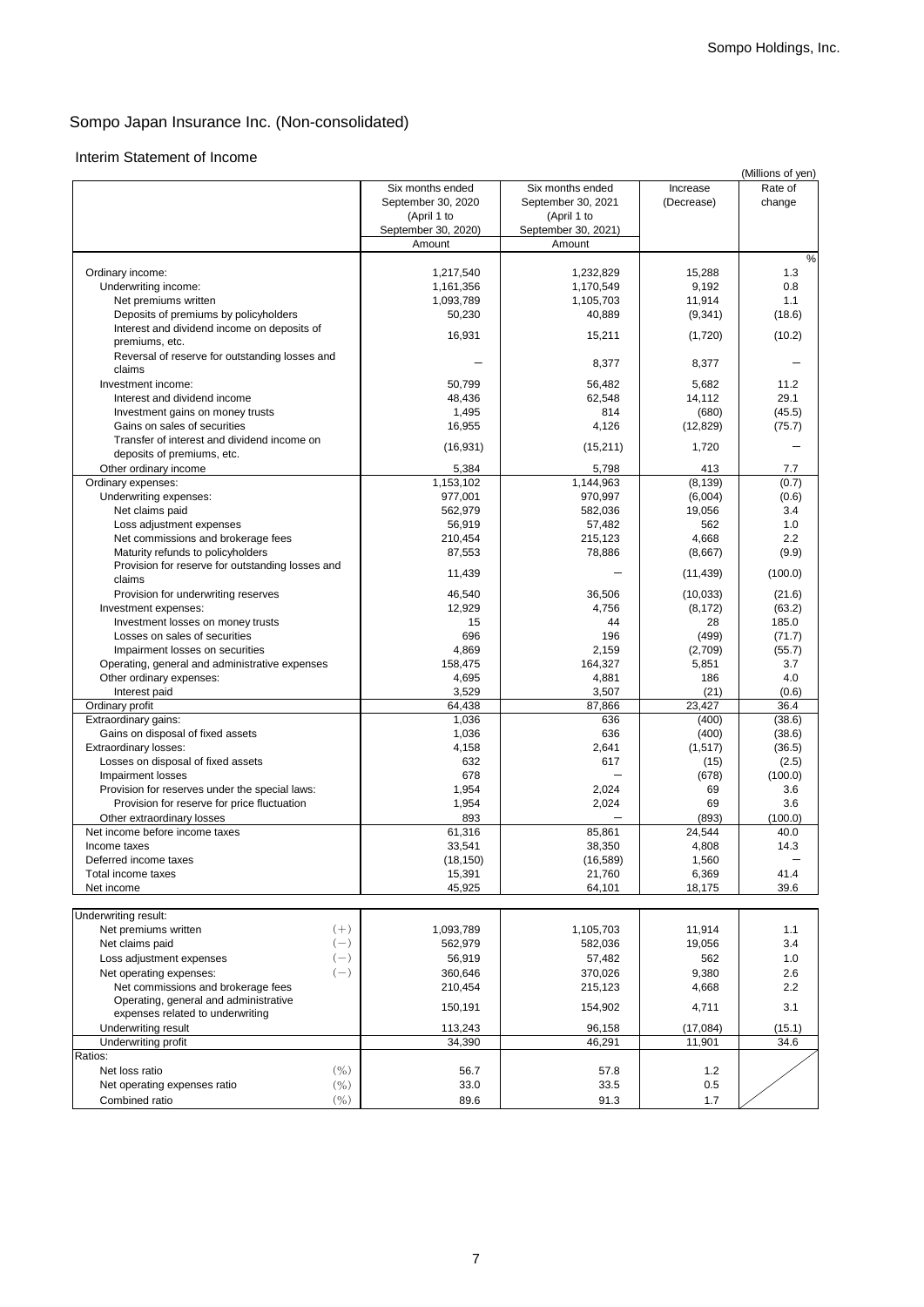# Premiums Written and Claims Paid by Business Lines

### Direct premiums written (excluding deposits of premiums by policyholders)

|                                           |           |                                     |                   |           |                                     | (Millions of yen) |
|-------------------------------------------|-----------|-------------------------------------|-------------------|-----------|-------------------------------------|-------------------|
|                                           |           | Six months ended September 30, 2020 |                   |           | Six months ended September 30, 2021 |                   |
|                                           |           | (April 1 to September 30, 2020)     |                   |           | (April 1 to September 30, 2021)     |                   |
| <b>Business line</b>                      | Amount    | % of total<br>amount                | Rate of<br>change | Amount    | % of total<br>amount                | Rate of<br>change |
|                                           |           | %                                   | $\%$              |           | $\%$                                | %                 |
| Fire and allied insurance                 | 239.681   | 19.6                                | 9.3               | 240.428   | 19.6                                | 0.3               |
| Marine insurance                          | 23,100    | 1.9                                 | (5.5)             | 25,040    | 2.0                                 | 8.4               |
| Personal accident insurance               | 86.324    | 7.1                                 | (7.9)             | 85.901    | 7.0                                 | (0.5)             |
| Voluntary automobile insurance            | 544.248   | 44.5                                | 0.3               | 545,323   | 44.4                                | 0.2               |
| Compulsory automobile liability insurance | 116.927   | 9.6                                 | (22.9)            | 112,020   | 9.1                                 | (4.2)             |
| Others                                    | 213,162   | 17.4                                | 0.2               | 220,450   | 17.9                                | 3.4               |
| Total                                     | 1,223,444 | 100.0                               | (1.7)             | 1,229,164 | 100.0                               | 0.5               |
| Deposits of premiums by policyholders     | 50,230    |                                     | (11.3)            | 40,889    |                                     | (18.6)            |

#### Net premiums written

|                                           |           |                                     |                   |                                     |                                 | (Millions of yen) |
|-------------------------------------------|-----------|-------------------------------------|-------------------|-------------------------------------|---------------------------------|-------------------|
|                                           |           | Six months ended September 30, 2020 |                   | Six months ended September 30, 2021 |                                 |                   |
|                                           |           | (April 1 to September 30, 2020)     |                   |                                     | (April 1 to September 30, 2021) |                   |
| <b>Business line</b>                      | Amount    | % of total<br>amount                | Rate of<br>change | Amount                              | % of total<br>amount            | Rate of<br>change |
|                                           |           | %                                   | $\%$              |                                     | %                               | $\%$              |
| Fire and allied insurance                 | 151.634   | 13.9                                | 1.2               | 158.730                             | 14.4                            | 4.7               |
| Marine insurance                          | 20.813    | 1.9                                 | (13.8)            | 25.503                              | 2.3                             | 22.5              |
| Personal accident insurance               | 82.602    | 7.6                                 | (9.6)             | 83.133                              | 7.5                             | 0.6               |
| Voluntary automobile insurance            | 541.214   | 49.5                                | 0.1               | 542,774                             | 49.1                            | 0.3               |
| Compulsory automobile liability insurance | 123.211   | 11.3                                | (15.4)            | 114.288                             | 10.3                            | (7.2)             |
| Others                                    | 174,311   | 15.9                                | (1.3)             | 181,272                             | 16.4                            | 4.0               |
| Total                                     | 1,093,789 | 100.0                               | (3.0)             | 1,105,703                           | 100.0                           | 1.1               |

#### Net claims paid

|                                           |         |                                     |                   |         |                                     | (Millions of yen) |  |
|-------------------------------------------|---------|-------------------------------------|-------------------|---------|-------------------------------------|-------------------|--|
|                                           |         | Six months ended September 30, 2020 |                   |         | Six months ended September 30, 2021 |                   |  |
|                                           |         | (April 1 to September 30, 2020)     |                   |         | (April 1 to September 30, 2021)     |                   |  |
| <b>Business line</b>                      | Amount  | Rate of<br>change                   | Net loss<br>ratio | Amount  | Rate of<br>change                   | Net loss<br>ratio |  |
|                                           |         | %                                   | %                 |         | $\%$                                | $\%$              |  |
| Fire and allied insurance                 | 100.202 | 16.5                                | 68.4              | 114.349 | 14.1                                | 74.6              |  |
| Marine insurance                          | 12.184  | (4.4)                               | 61.4              | 11.612  | (4.7)                               | 47.7              |  |
| Personal accident insurance               | 35.449  | (16.1)                              | 46.7              | 34.523  | (2.6)                               | 45.4              |  |
| Voluntary automobile insurance            | 251,656 | (9.4)                               | 53.2              | 260.218 | 3.4                                 | 54.6              |  |
| Compulsory automobile liability insurance | 81.073  | (15.5)                              | 72.6              | 77,957  | (3.8)                               | 75.3              |  |
| <b>Others</b>                             | 82.413  | 4.1                                 | 50.1              | 83,375  | 1.2                                 | 48.8              |  |
| Total                                     | 562,979 | (5.2)                               | 56.7              | 582,036 | 3.4                                 | 57.8              |  |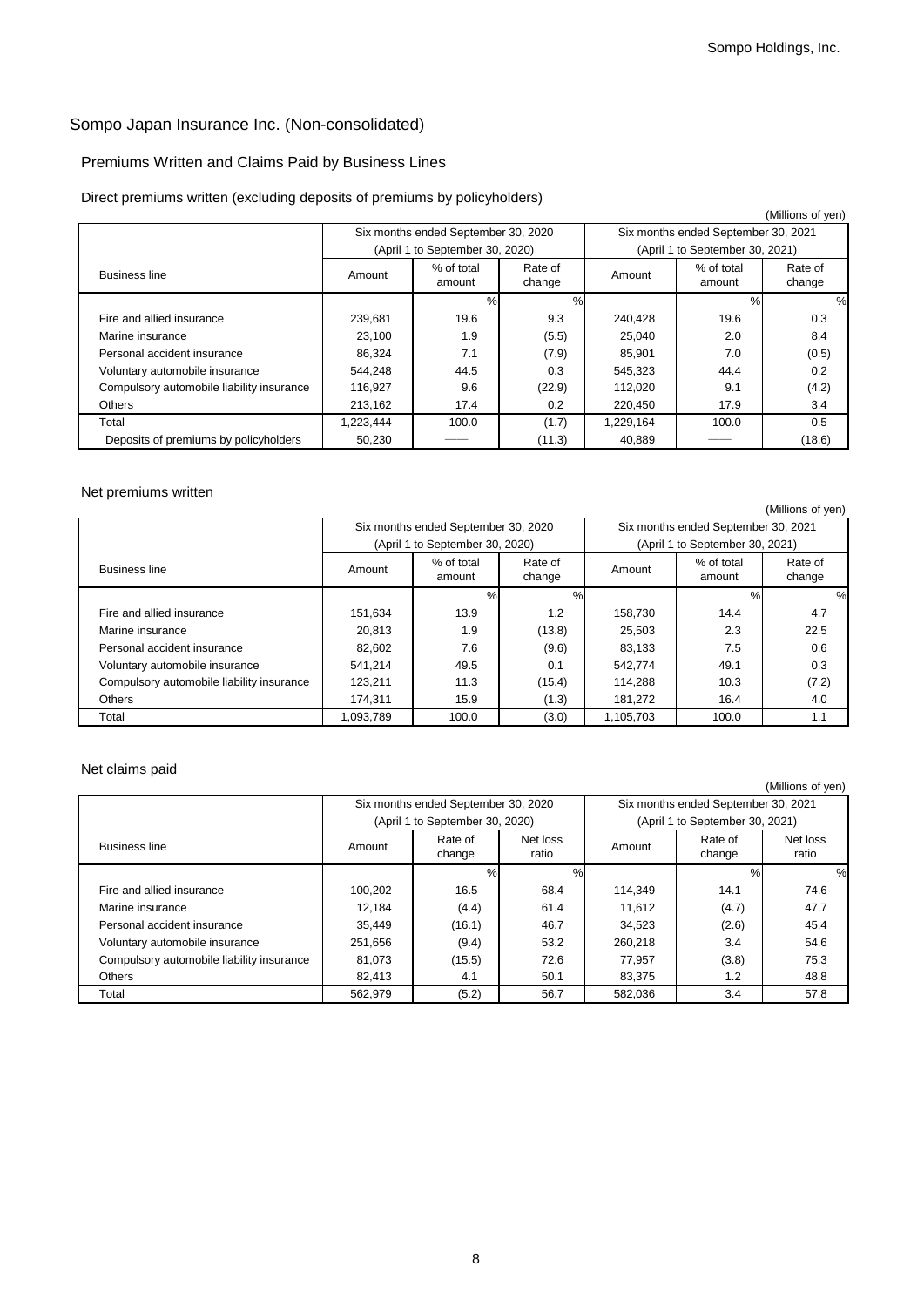Non-consolidated Solvency Margin Ratio

|                                                                                                                                       |                      | (Millions of yen)        |
|---------------------------------------------------------------------------------------------------------------------------------------|----------------------|--------------------------|
|                                                                                                                                       | As of March 31, 2021 | As of September 30, 2021 |
| (A) Total Non-consolidated Solvency Margin                                                                                            | 2,981,500            | 3,147,816                |
| Capital and funds, etc.                                                                                                               | 642,291              | 706,392                  |
| Reserve for price fluctuation                                                                                                         | 91,097               | 93,121                   |
| Contingency reserve                                                                                                                   | 1,693                | 1,872                    |
| Catastrophic loss reserve                                                                                                             | 497.543              | 532,343                  |
| General allowance for possible credit losses                                                                                          | 138                  | 86                       |
| Unrealized gains and losses on securities, deferred gains and<br>losses on hedges (before tax effect deductions)                      | 1,019,668            | 1,065,958                |
| Jnrealized gains and losses on land                                                                                                   | 139,670              | 134,339                  |
| Excess amount of reserve for maturity refunds                                                                                         |                      |                          |
| Subordinated debt. etc.                                                                                                               | 433,560              | 433,560                  |
| Excess amount of reserve for maturity refunds and subordinated<br>debt, etc. which are excluded from total solvency margin            |                      |                          |
| Deductions                                                                                                                            | 46,647               | 46,901                   |
| Others                                                                                                                                | 202,484              | 227,043                  |
| (B) Total Non-consolidated Risks<br>$\sqrt{(R_1+R_2)^2+(R_3+R_4)^2+R_5+R_6}$                                                          | 847,602              | 861,505                  |
| Underwriting risk $(R1)$                                                                                                              | 192,158              | 193,595                  |
| Underwriting risk for third-sector insurance products including<br>accident, sickness and nursing-care insurance<br>(R <sub>2</sub> ) |                      |                          |
| $(R_{3})$<br>Guaranteed interest rate risk                                                                                            | 15,501               | 15,074                   |
| $(R_{4})$<br>Investment risk                                                                                                          | 611,108              | 621,855                  |
| $(R_{5})$<br>Business management risk                                                                                                 | 19,822               | 20,124                   |
| $(R_{\epsilon})$<br>Major catastrophe risk                                                                                            | 172,367              | 175,679                  |
| (C) Non-consolidated Solvency Margin Ratio<br>$[(A) / {(B) \times 1/2}] \times 100$                                                   | %<br>703.5           | %<br>730.7               |

Note) The above amounts and figures are calculated based on provisions of Articles 86 and 87 of the Ordinance for Enforcement of the Insurance Business Act and Public Notice No. 50 of the Ministry of Finance (1996).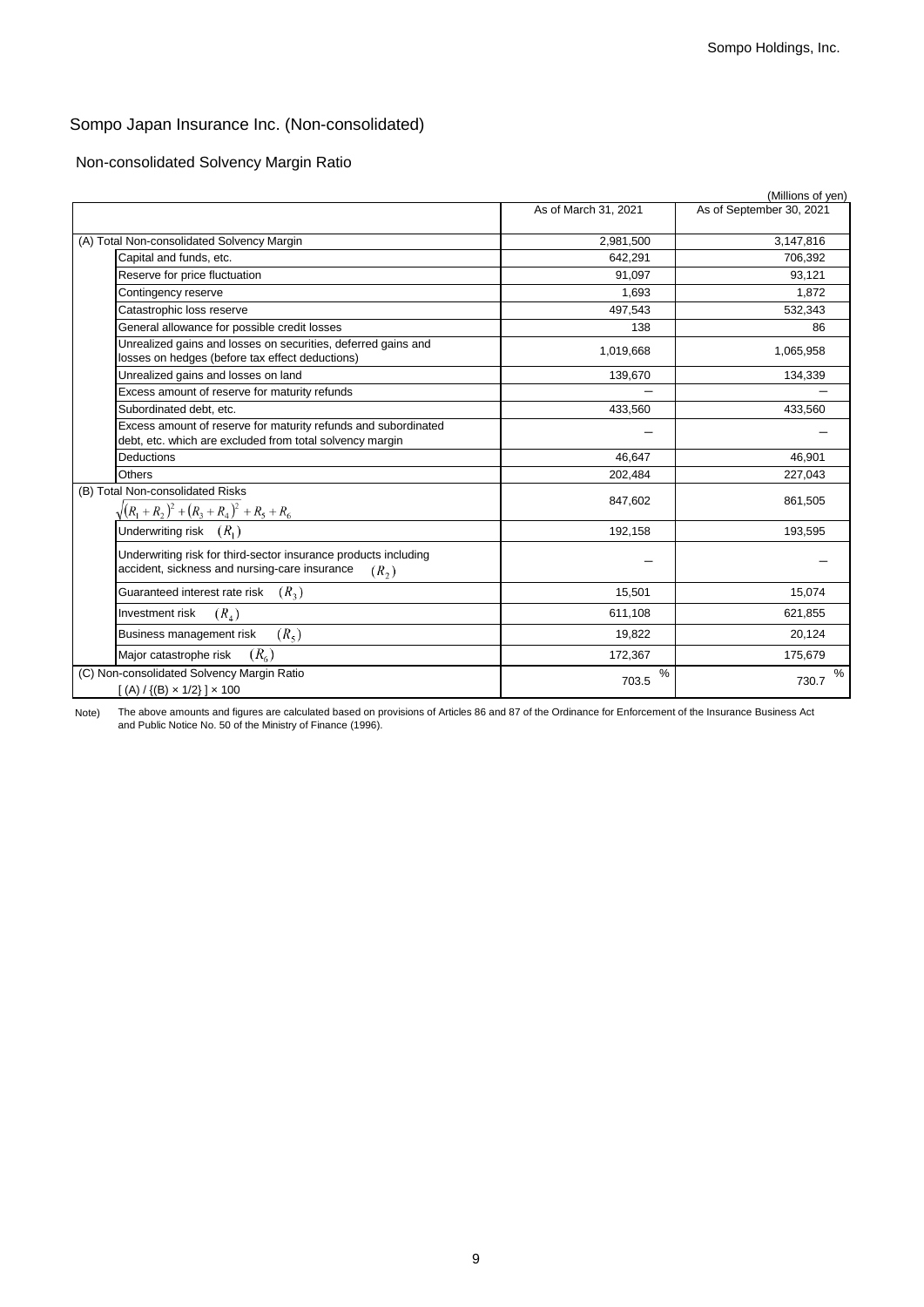# SAISON AUTOMOBILE AND FIRE INSURANCE COMPANY, LIMITED (Non-consolidated)

### Interim Balance Sheet

|                                                                 | As of March 31, 2021 | As of September 30, 2021 | Increase<br>(Decrease) |
|-----------------------------------------------------------------|----------------------|--------------------------|------------------------|
|                                                                 |                      |                          |                        |
|                                                                 | Amount               | Amount                   |                        |
| Assets:                                                         |                      |                          |                        |
| Cash and deposits                                               | 28,821               | 23,600                   | (5,221)                |
| <b>Securities</b>                                               | 36,689               | 42,685                   | 5,996                  |
| Tangible fixed assets                                           | 509                  | 458                      | (51)                   |
| Intangible fixed assets                                         | 3,882                | 4,819                    | 937                    |
| Other assets                                                    | 5,850                | 7,784                    | 1,934                  |
| Deferred tax assets                                             | 1,282                | 1,222                    | (60)                   |
| Allowance for possible credit losses                            | (101)                | (100)                    | 1                      |
| <b>Total assets</b>                                             | 76,934               | 80,471                   | 3,536                  |
| Liabilities:                                                    |                      |                          |                        |
| Underwriting funds:                                             | 54,965               | 62,303                   | 7.338                  |
| Reserve for outstanding losses and claims                       | 21,029               | 22,341                   | 1,311                  |
| Underwriting reserves                                           | 33,935               | 39,962                   | 6,027                  |
| Other liabilities                                               | 5,427                | 2.255                    | (3, 171)               |
| Reserve for retirement benefits to directors                    | 27                   | 29                       | $\overline{2}$         |
| Reserve for bonus payments                                      | 474                  | 400                      | (73)                   |
| Reserve for bonus payments to directors                         | 28                   | 3                        | (24)                   |
| Reserves under the special laws:                                | 69                   | 77                       | $\overline{7}$         |
| Reserve for price fluctuation                                   | 69                   | 77                       | $\overline{7}$         |
| <b>Total liabilities</b>                                        | 60,992               | 65,071                   | 4,078                  |
| Net assets:                                                     |                      |                          |                        |
| Shareholders' equity:                                           |                      |                          |                        |
| Common stock                                                    | 32,260               | 32,260                   |                        |
| Capital surplus                                                 | 40,692               | 40,692                   |                        |
| Retained earnings                                               | (57, 754)            | (58, 470)                | (716)                  |
| Total shareholders' equity                                      | 15,198               | 14,482                   | (716)                  |
| Valuation and translation adjustments:                          |                      |                          |                        |
| Unrealized gains and losses on securities available for<br>sale | 744                  | 917                      | 173                    |
| Total valuation and translation adjustments                     | 744                  | 917                      | 173                    |
| Total net assets                                                | 15,942               | 15,399                   | (542)                  |
| Total liabilities and net assets                                | 76,934               | 80,471                   | 3,536                  |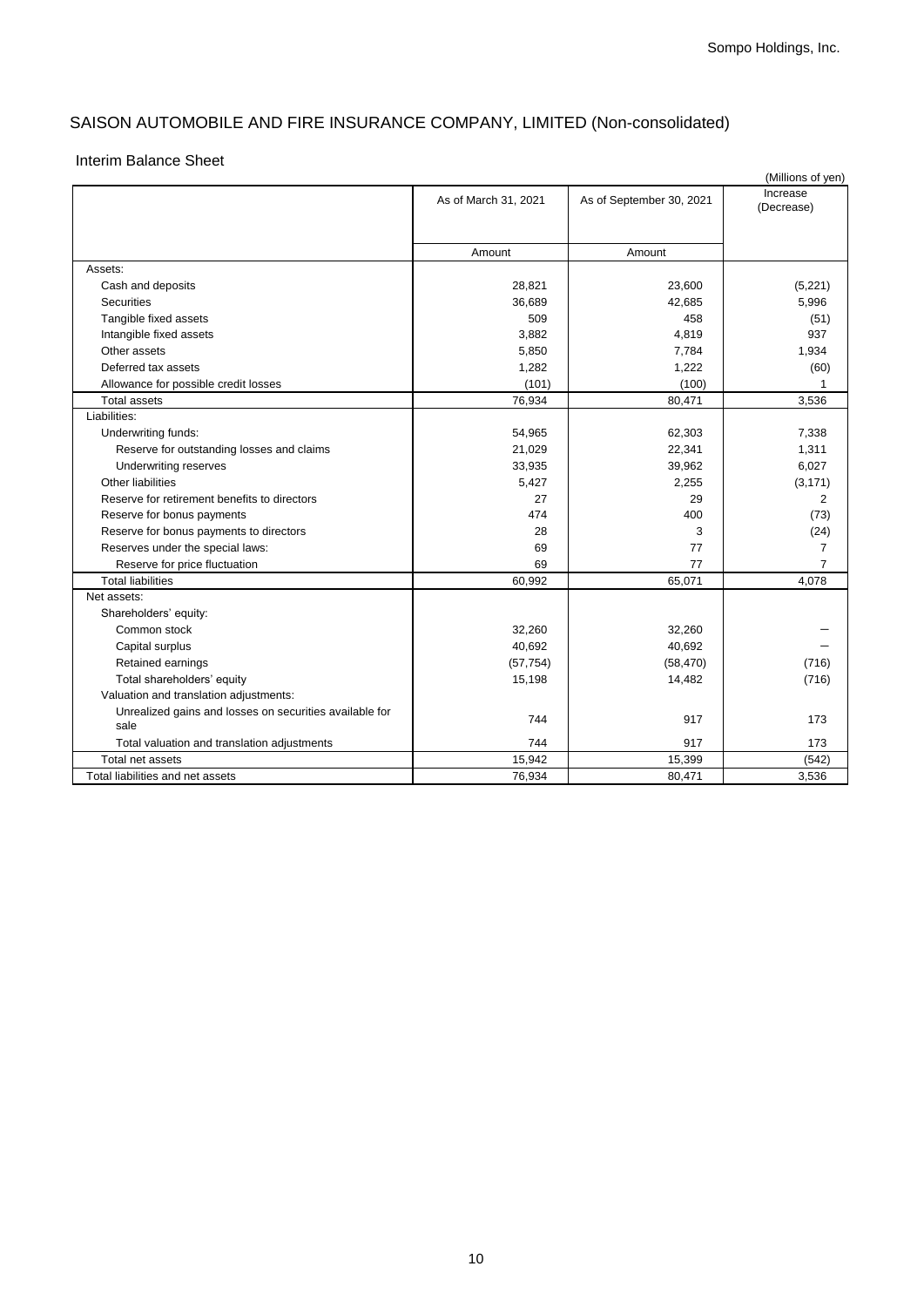# SAISON AUTOMOBILE AND FIRE INSURANCE COMPANY, LIMITED (Non-consolidated)

#### Interim Statement of Income

|                                                  |                     |                     |                | (Millions of yen) |
|--------------------------------------------------|---------------------|---------------------|----------------|-------------------|
|                                                  | Six months ended    | Six months ended    | Increase       | Rate of           |
|                                                  | September 30, 2020  | September 30, 2021  | (Decrease)     | change            |
|                                                  | (April 1 to         | (April 1 to         |                |                   |
|                                                  | September 30, 2020) | September 30, 2021) |                |                   |
|                                                  | Amount              | Amount              |                |                   |
|                                                  |                     |                     |                | %                 |
| Ordinary income:                                 | 31,492              | 33,221              | 1,728          | 5.5               |
| Underwriting income:                             | 31,435              | 33,056              | 1,620          | 5.2               |
| Net premiums written                             | 31,411              | 33,034              | 1,623          | 5.2               |
| Interest and dividend income on deposits of      |                     |                     |                |                   |
| premiums, etc.                                   | 24                  | 21                  | (2)            | (11.2)            |
| Investment income:                               | 50                  | 144                 | 94             | 188.7             |
| Interest and dividend income                     | 74                  | 140                 | 66             | 89.0              |
| Gains on sales of securities                     | $\mathbf 0$         | 13                  | 13             | 40,438.5          |
| Transfer of interest and dividend income on      |                     |                     |                |                   |
| deposits of premiums, etc.                       | (24)                | (21)                | $\overline{2}$ |                   |
| Other ordinary income                            | 6                   | 19                  | 13             | 207.4             |
| Ordinary expenses:                               | 31,820              | 33,906              | 2,086          | 6.6               |
| Underwriting expenses:                           | 24,567              | 26,489              | 1,922          | 7.8               |
| Net claims paid                                  | 14,636              | 16,361              | 1,724          | 11.8              |
| Loss adjustment expenses                         | 2,114               | 2,115               | 1              | 0.1               |
| Net commissions and brokerage fees               | 611                 | 669                 | 57             | 9.5               |
| Provision for reserve for outstanding losses and |                     |                     |                | 36.7              |
| claims                                           | 959                 | 1,311               | 352            |                   |
| Provision for underwriting reserves              | 6,240               | 6,027               | (213)          | (3.4)             |
| Investment expenses:                             | 2                   | $\mathbf{1}$        | (0)            | (28.3)            |
| Losses on sales of securities                    | $\Omega$            |                     | (0)            | (100.0)           |
| Operating, general and administrative expenses   | 7,219               | 7,399               | 179            | 2.5               |
| Other ordinary expenses:                         | 30                  | 15                  | (15)           | (49.4)            |
| Interest paid                                    | 3                   | 3                   | (0)            | (3.5)             |
| Ordinary loss                                    | (328)               | (685)               | (357)          |                   |
| <b>Extraordinary losses:</b>                     | 5                   | 22                  | 17             | 351.3             |
| Losses on disposal of fixed assets               | $\mathbf 0$         | 14                  | 14             | 177,995,987.5     |
| Impairment losses                                |                     | $\mathbf 0$         | 0              |                   |
| Provision for reserves under the special laws:   | 5                   | $\overline{7}$      | $\overline{2}$ | 57.5              |
| Provision for reserve for price fluctuation      | 5                   | $\overline{7}$      | $\overline{2}$ | 57.5              |
| Net loss before income taxes                     | (333)               | (708)               | (374)          |                   |
| Income taxes                                     | 7                   | 7                   | 0              | 0.0               |
| Total income taxes                               | $\overline{7}$      | $\overline{7}$      | 0              | 0.0               |
| Net loss                                         | (341)               | (716)               | (374)          |                   |
|                                                  |                     |                     |                |                   |
| Underwriting result:                             |                     |                     |                |                   |
| Net premiums written<br>$(+)$                    | 31,411              | 33,034              | 1,623          | 5.2               |
| Net claims paid<br>$(-)$                         | 14,636              | 16,361              | 1,724          | 11.8              |
| $(-)$<br>Loss adjustment expenses                | 2,114               | 2,115               | 1              | 0.1               |
| $(-)$<br>Net operating expenses:                 | 7,809               | 8,034               | 224            | 2.9               |
| Net commissions and brokerage fees               | 611                 | 669                 | 57             | 9.5               |
| Operating, general and administrative            | 7,198               | 7,364               | 166            | 2.3               |
| expenses related to underwriting                 |                     |                     |                |                   |
| <b>Underwriting result</b>                       | 6,851               | 6,524               | (326)          | (4.8)             |
| Underwriting profit (loss)                       | (308)               | (777)               | (469)          |                   |
| Ratios:                                          |                     |                     |                |                   |
| (9/0)<br>Net loss ratio                          | 53.3                | 55.9                | 2.6            |                   |
| (9/0)<br>Net operating expenses ratio            | 24.9                | 24.3                | (0.5)          |                   |
| $($ % $)$<br>Combined ratio                      | 78.2                | 80.3                | 2.1            |                   |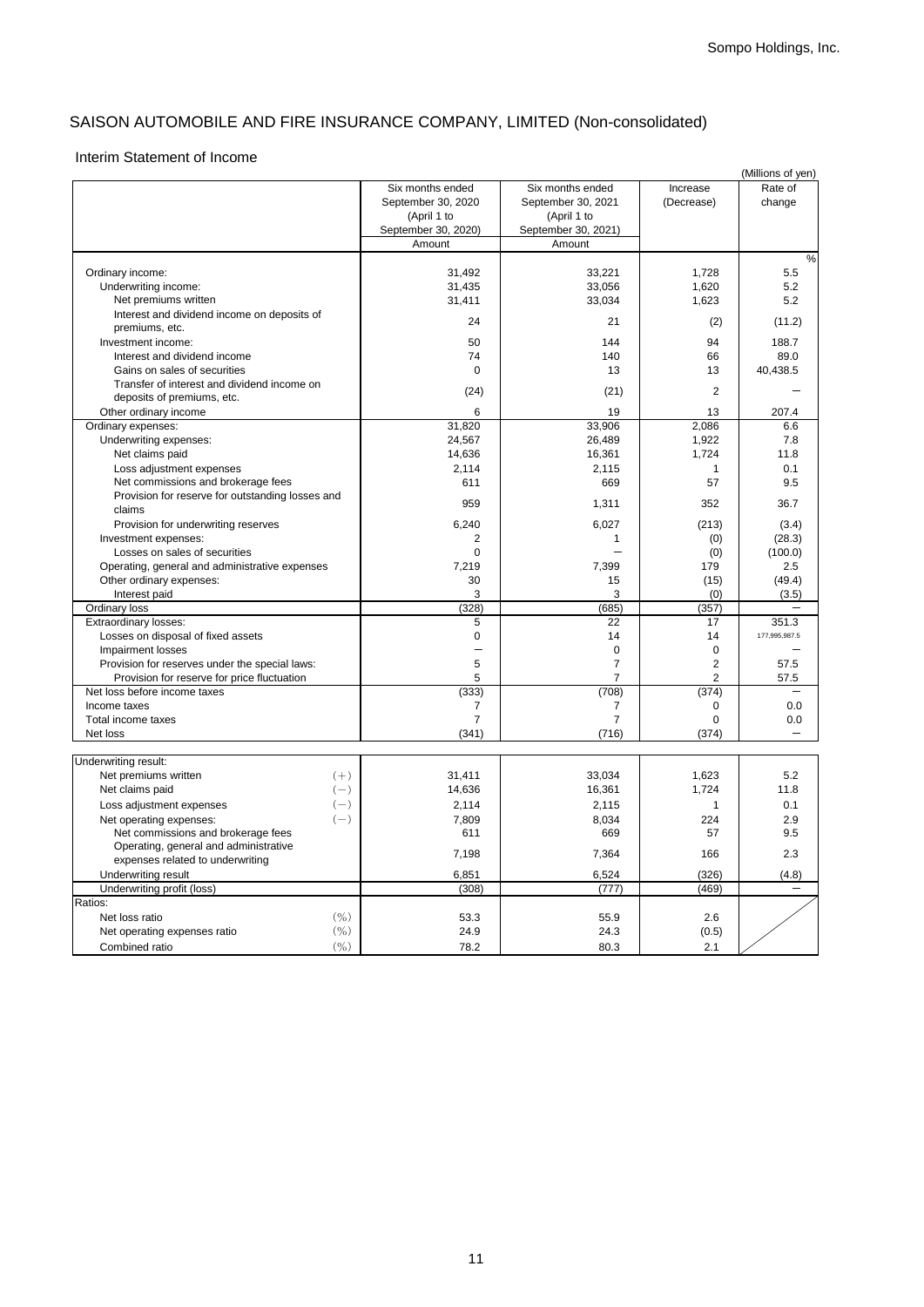# SAISON AUTOMOBILE AND FIRE INSURANCE COMPANY, LIMITED (Non-consolidated)

### Non-consolidated Solvency Margin Ratio

| (Millions of yen)                                                                                                          |                      |                          |  |  |
|----------------------------------------------------------------------------------------------------------------------------|----------------------|--------------------------|--|--|
|                                                                                                                            | As of March 31, 2021 | As of September 30, 2021 |  |  |
| (A) Total Non-consolidated Solvency Margin                                                                                 | 19.668               | 20.216                   |  |  |
| Capital and funds, etc.                                                                                                    | 15,198               | 14.482                   |  |  |
| Reserve for price fluctuation                                                                                              | 69                   | 77                       |  |  |
| Contingency reserve                                                                                                        | 11                   | 11                       |  |  |
| Catastrophic loss reserve                                                                                                  | 3,461                | 4,507                    |  |  |
| General allowance for possible credit losses                                                                               |                      |                          |  |  |
| Unrealized gains and losses on securities, deferred gains and<br>losses on hedges (before tax effect deductions)           | 926                  | 1,137                    |  |  |
| Unrealized gains and losses on land                                                                                        |                      |                          |  |  |
| Excess amount of reserve for maturity refunds                                                                              | -                    |                          |  |  |
| Subordinated debt. etc.                                                                                                    |                      |                          |  |  |
| Excess amount of reserve for maturity refunds and subordinated<br>debt, etc. which are excluded from total solvency margin |                      |                          |  |  |
| <b>Deductions</b>                                                                                                          |                      |                          |  |  |
| Others                                                                                                                     |                      |                          |  |  |
| (B) Total Non-consolidated Risks<br>$\sqrt{(R_1+R_2)^2+(R_3+R_4)^2+R_5+R_6}$                                               | 8,582                | 8,629                    |  |  |
| Underwriting risk $(R_i)$                                                                                                  | 6.833                | 6,833                    |  |  |
| Underwriting risk for third-sector insurance products including<br>accident, sickness and nursing-care insurance<br>(R, )  |                      |                          |  |  |
| Guaranteed interest rate risk<br>$(R_2)$                                                                                   | 16                   | 15                       |  |  |
| $(R_4)$<br>Investment risk                                                                                                 | 1,434                | 1,631                    |  |  |
| $(R_5)$<br>Business management risk                                                                                        | 287                  | 293                      |  |  |
| $(R_{\epsilon})$<br>Major catastrophe risk                                                                                 | 1,308                | 1.306                    |  |  |
| (C) Non-consolidated Solvency Margin Ratio<br>$[(A) / {(B) \times 1/2}] \times 100$                                        | %<br>458.3           | $\frac{9}{6}$<br>468.5   |  |  |

Note) The above amounts and figures are calculated based on provisions of Articles 86 and 87 of the Ordinance for Enforcement of the Insurance Business Act and Public Notice No. 50 of the Ministry of Finance (1996).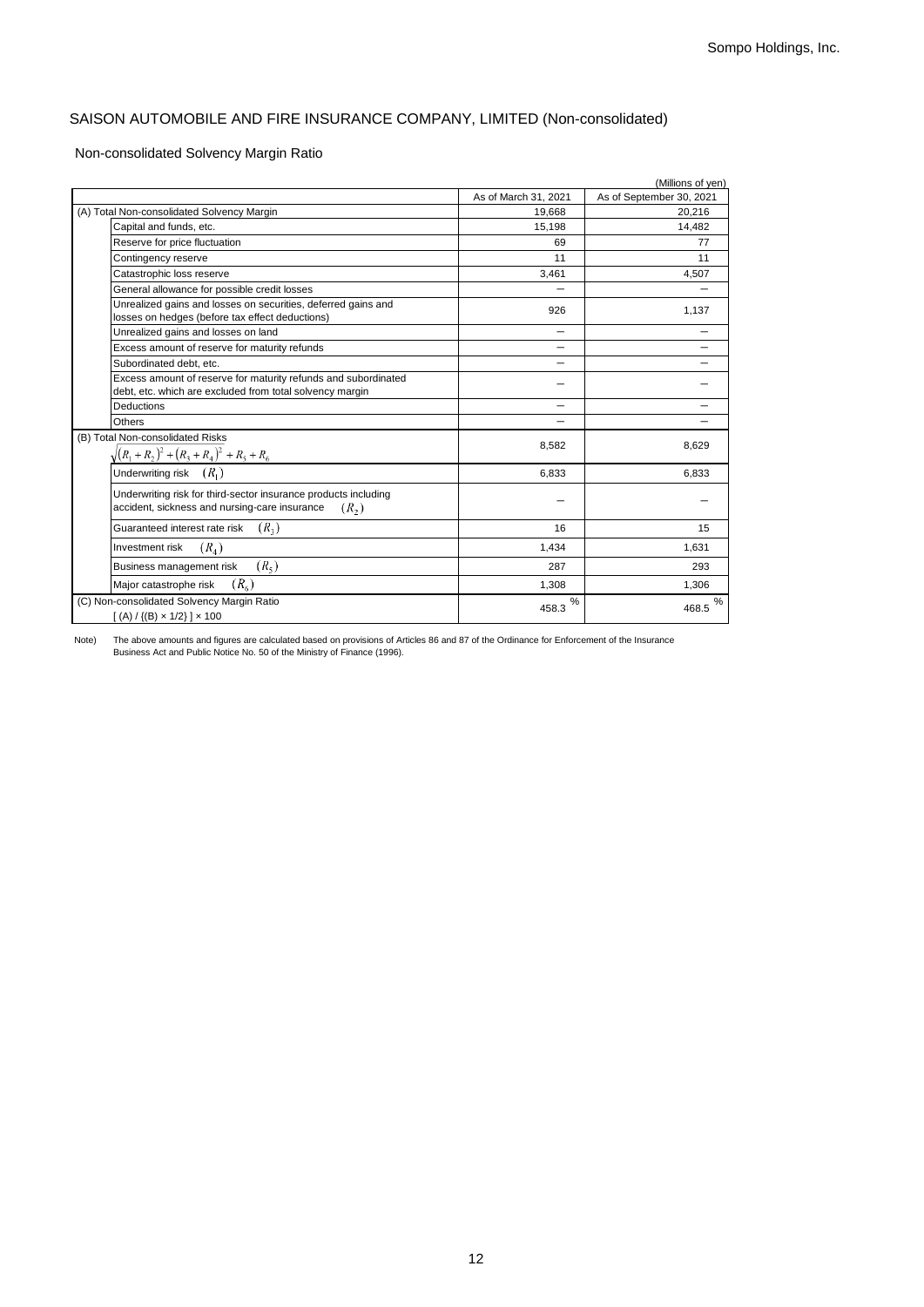### Interim Balance Sheet

|                                                               |                      |                          | (Millions of yen) |
|---------------------------------------------------------------|----------------------|--------------------------|-------------------|
|                                                               | As of March 31, 2021 | As of September 30, 2021 | Increase          |
|                                                               |                      |                          | (Decrease)        |
|                                                               |                      |                          |                   |
|                                                               | Amount               | Amount                   |                   |
| Assets:                                                       |                      |                          |                   |
| Cash and deposits                                             | 178,483              | 130,219                  | (48, 264)         |
| Securities:                                                   | 3,260,451            | 3,373,334                | 112,882           |
| Government bonds                                              | 2,142,389            | 2,243,875                | 101,485           |
| Municipal bonds                                               | 67,662               | 67,716                   | 54                |
| Corporate bonds                                               | 460,381              | 458,420                  | (1,961)           |
| Domestic stocks                                               | 10,132               | 10,551                   | 419               |
| Foreign securities                                            | 578,222              | 589,701                  | 11,478            |
| Loans:                                                        | 41,985               | 41,630                   | (354)             |
| Policy loans                                                  | 41,980               | 41,627                   | (353)             |
| Ordinary loans                                                | 4                    | 3                        | (1)               |
| Tangible fixed assets                                         | 1,540                | 1,543                    | $\overline{2}$    |
| Intangible fixed assets                                       |                      | 189                      | 189               |
|                                                               | 93                   | 88                       | (5)               |
| Agency accounts receivable<br>Reinsurance accounts receivable |                      |                          |                   |
| Other assets:                                                 | 1,284                | 1,144                    | (139)             |
|                                                               | 54,897               | 48,637                   | (6, 259)          |
| Deferred tax assets                                           | 13,804               | 11,885                   | (1,918)           |
| Allowance for possible credit losses                          | (76)                 | (74)                     | 2                 |
| <b>Total assets</b>                                           | 3,552,464            | 3,608,600                | 56,135            |
| Liabilities:                                                  |                      |                          |                   |
| Policy reserves:                                              | 3,143,577            | 3,214,945                | 71,367            |
| Reserve for outstanding claims                                | 39,293               | 39,406                   | 112               |
| Policy reserves                                               | 3,099,850            | 3,170,869                | 71,019            |
| Reserve for dividends to policyholders                        | 4,433                | 4,669                    | 236               |
| Agency accounts payable                                       | 4,215                | 3,223                    | (991)             |
| Reinsurance accounts payable                                  | 814                  | 865                      | 50                |
| <b>Other liabilities</b>                                      | 221,891              | 194,091                  | (27, 800)         |
| Reserve for retirement benefits                               | 4,581                | 4,856                    | 274               |
| Reserve for bonus payments to directors                       | 37                   |                          | (37)              |
| Reserve for possible reimbursement of prescribed claims       | 1,041                | 332                      | (708)             |
| Reserves under the special laws:                              | 9,045                | 9,475                    | 430               |
| Reserve for price fluctuation                                 | 9,045                | 9,475                    | 430               |
| <b>Total liabilities</b>                                      | 3,385,204            | 3,427,789                | 42,585            |
| Net assets:                                                   |                      |                          |                   |
| Shareholders' equity:                                         |                      |                          |                   |
| Common stock                                                  | 17,250               | 17,250                   |                   |
| Capital surplus                                               | 13,333               | 13,333                   |                   |
| Retained earnings                                             | 94,052               | 104,129                  | 10,076            |
| Total shareholders' equity                                    | 124,635              | 134,712                  | 10,076            |
| Valuation and translation adjustments:                        |                      |                          |                   |
| Unrealized gains and losses on securities available for       | 42,624               | 46,097                   | 3,473             |
| sale                                                          |                      |                          |                   |
| Total valuation and translation adjustments                   | 42,624               | 46,097                   | 3,473             |
| Total net assets                                              | 167,260              | 180,810                  | 13,549            |
| Total liabilities and net assets                              | 3,552,464            | 3,608,600                | 56,135            |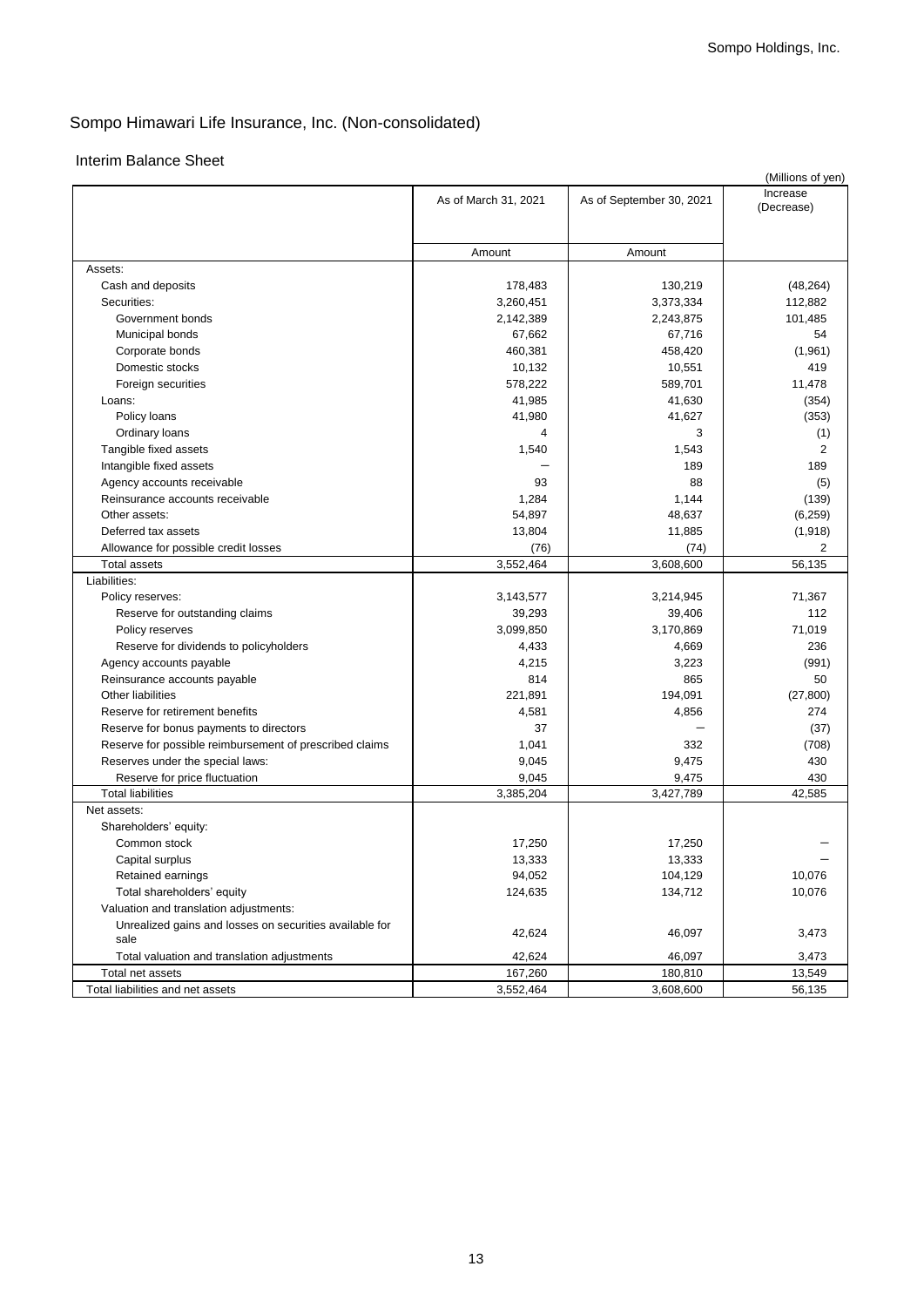#### Interim Statement of Income

|                                                                             | Six months ended    | Six months ended    | Increase   | (Millions of yen)<br>Rate of |
|-----------------------------------------------------------------------------|---------------------|---------------------|------------|------------------------------|
|                                                                             | September 30, 2020  | September 30, 2021  | (Decrease) | change                       |
|                                                                             | (April 1 to         | (April 1 to         |            |                              |
|                                                                             | September 30, 2020) | September 30, 2021) |            |                              |
|                                                                             | Amount              | Amount              |            |                              |
|                                                                             |                     |                     |            | $\%$                         |
| Ordinary income:                                                            | 245,951             | 240,827             | (5, 124)   | (2.1)                        |
| Insurance premiums and other:                                               | 215,330             | 214,053             | (1, 276)   | (0.6)                        |
| Insurance premiums                                                          | 214,236             | 212,385             | (1, 851)   | (0.9)                        |
| Investment income:                                                          | 26,086              | 26,039              | (46)       | (0.2)                        |
| Interest and dividend income and other                                      | 23,302              | 24,191              | 889        | 3.8                          |
| Gains on sales of securities                                                | 1,513               | 318                 | (1, 195)   | (79.0)                       |
| Gains on derivatives                                                        |                     | 207                 | 207        |                              |
| Investment gains on special account                                         | 1,267               | 889                 | (377)      | (29.8)                       |
| Other ordinary income:                                                      | 4,535               | 734                 | (3,800)    | (83.8)                       |
| Reversal of reserve for outstanding claims                                  | 3,710               |                     | (3,710)    | (100.0)                      |
| Ordinary expenses:                                                          | 227,220             | 224,499             | (2, 721)   | (1.2)                        |
| Insurance claims and other:                                                 | 94,778              | 105,040             | 10,261     | 10.8                         |
| Insurance claims                                                            | 18,706              | 18,743              | 37         | 0.2                          |
| Annuity payments                                                            | 5,044               | 5,392               | 348        | 6.9                          |
| Insurance benefits                                                          | 22,478              | 23,238              | 760        | 3.4                          |
| Surrender benefits                                                          | 45,157              | 53,731              | 8,573      | 19.0                         |
| Other refunds                                                               | 1,791               | 2,154               | 363        | 20.3                         |
| Provision for policy reserves and other:                                    | 87,740              | 71,131              | (16, 608)  | (18.9)                       |
| Provision for reserve for outstanding claims                                |                     | 112                 | 112        |                              |
| Provision for policy reserves                                               | 87,740              | 71,019              | (16, 721)  | (19.1)                       |
| Provision for interest portion of reserve for<br>dividends to policyholders | $\Omega$            | $\Omega$            | 0          | 3.2                          |
| Investment expenses:                                                        | 1,786               | 1,537               | (249)      | (13.9)                       |
| Interest paid                                                               | 38                  | 33                  | (5)        | (13.1)                       |
| Losses on sales of securities                                               | 1,337               | 1,444               | 106        | 8.0                          |
| Losses on derivatives                                                       | 325                 |                     | (325)      | (100.0)                      |
| Operating expenses                                                          | 40,754              | 44,759              | 4,005      | 9.8                          |
| Other ordinary expenses                                                     | 2,160               | 2,029               | (130)      | (6.0)                        |
| Ordinary profit                                                             | 18,731              | 16,328              | (2, 402)   | (12.8)                       |
| Extraordinary gains:                                                        | $\overline{7}$      | $\mathbf 0$         | (6)        | (89.6)                       |
| Gains on disposal of fixed assets and other                                 | $\overline{7}$      | $\mathbf 0$         | (6)        | (89.6)                       |
| Extraordinary losses:                                                       | 405                 | 441                 | 36         | 9.0                          |
| Losses on disposal of fixed assets and other                                | 18                  | 11                  | (7)        | (37.7)                       |
| Provision for reserves under the special laws:                              | 386                 | 430                 | 43         | 11.3                         |
| Provision for reserve for price fluctuation                                 | 386                 | 430                 | 43         | 11.3                         |
| Provision for reserve for dividends to policyholders                        | 1,666               | 1,792               | 126        | 7.6                          |
| Net income before income taxes                                              | 16,667              | 14,094              | (2,572)    | (15.4)                       |
| Income taxes                                                                | 4,428               | 3,450               | (978)      | (22.1)                       |
| Deferred income taxes                                                       | 301                 | 567                 | 266        | 88.5                         |
| Total income taxes                                                          | 4,730               | 4,018               | (711)      | (15.1)                       |
| Net income                                                                  | 11,937              | 10,076              | (1,860)    | (15.6)                       |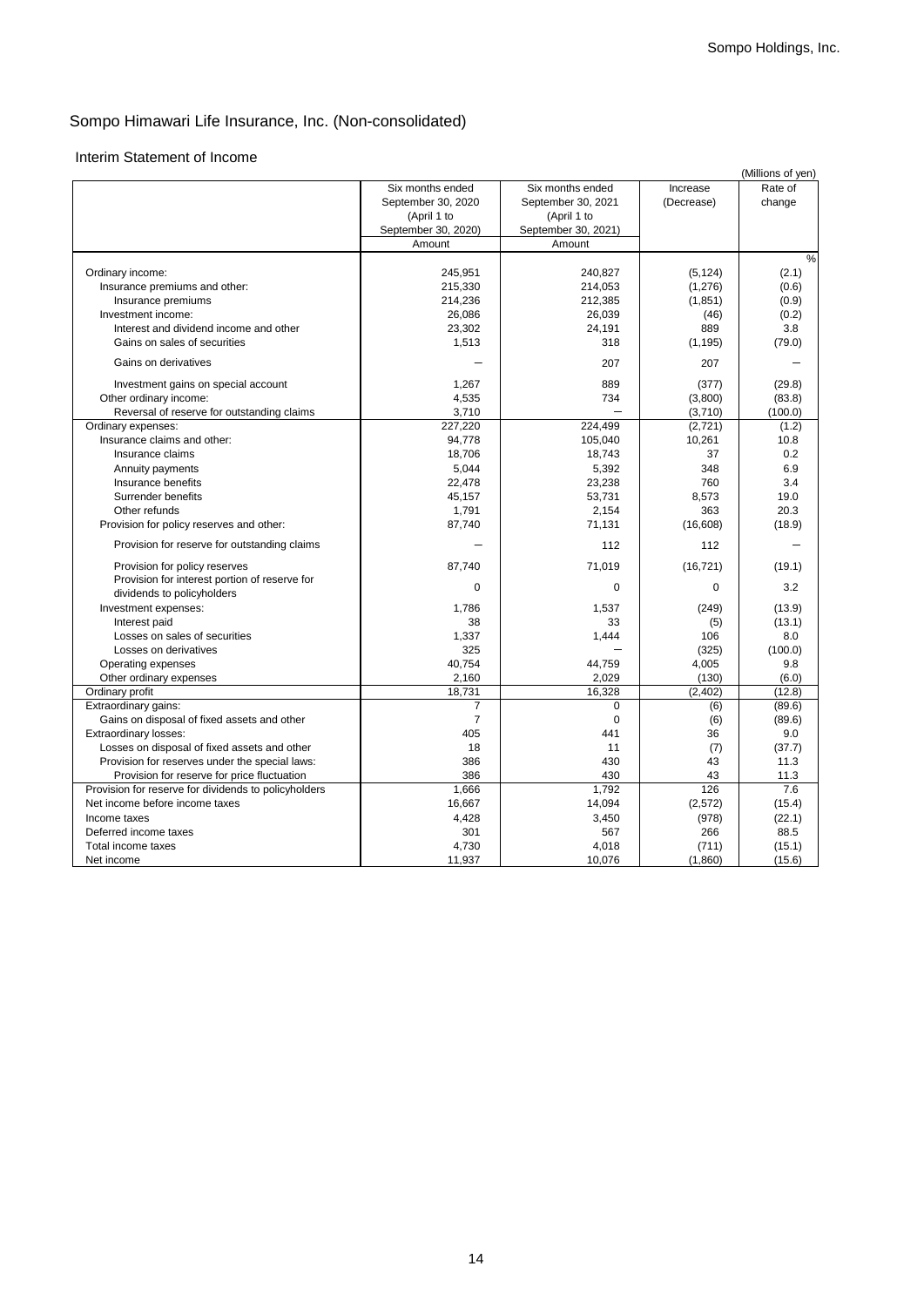### Major Business Results

#### Total amount of policies in force

|                      |       |                                   |                      |                                   |       |                                 | (Number in thousands, Yen in hundred millions, %) |                                   |
|----------------------|-------|-----------------------------------|----------------------|-----------------------------------|-------|---------------------------------|---------------------------------------------------|-----------------------------------|
|                      |       |                                   | As of March 31, 2021 |                                   |       |                                 | As of September 30, 2021                          |                                   |
|                      |       | Number                            |                      | Amount                            |       | Number                          |                                                   | Amount                            |
|                      |       | $%$ of<br>previous<br>fiscal year |                      | $%$ of<br>previous<br>fiscal year |       | % of<br>previous<br>fiscal year |                                                   | $%$ of<br>previous<br>fiscal year |
| Individual insurance | 4,216 | 101.8                             | 235,431              | 100.5                             | 4.246 | 100.7                           | 234,075                                           | 99.4                              |
| Individual annuities | 52    | 95.9                              | 2.232                | 97.2                              | 51    | 98.2                            | 2.197                                             | 98.4                              |
| Group insurance      |       |                                   | 27.157               | 98.7                              |       |                                 | 26.968                                            | 99.3                              |
| Group annuities      |       |                                   |                      |                                   |       |                                 |                                                   |                                   |

Note) Amounts of "Individual annuities" represent the sums of annuity fund at the beginning of annuity payment of contracts before the beginning of annuity payment and policy reserves for the contracts after the beginning of annuity payment.

### Total amount of new policies

#### (Number in thousands, Yen in hundred millions, %) Six months ended September 30, 2020 Six months ended September 30, 2021 (April 1 to September 30, 2020) (April 1 to September 30, 2021) Number **Amount** Amount **Number** Amount  $%$  of previous fiscal year % of previous fiscal year % of previous fiscal year % of previous fiscal year Individual insurance | 117 | 87.7 | 9,762 | 76.6 | 135 | 115.6 | 9,796 | 100.4 Individual annuities Group insurance  $\begin{array}{|c|c|c|c|c|c|c|c|} \hline \end{array}$   $\begin{array}{|c|c|c|c|c|c|} \hline \end{array}$  40.1  $\begin{array}{|c|c|c|c|c|c|} \hline \end{array}$  40.1  $\begin{array}{|c|c|c|c|c|} \hline \end{array}$  40.1  $\begin{array}{|c|c|c|c|c|} \hline \end{array}$  40.1  $\begin{array}{|c|c|c|c|c|} \hline \end{array}$  40.1  $\begin$ Group annuities

Note) Amounts of "Individual annuities" represent amounts of annuity fund at the beginning of annuity payment.

#### Annualized premiums

Policies in force

|                      | As of March 31, 2021 |                           | As of September 30, 2021 |                           |
|----------------------|----------------------|---------------------------|--------------------------|---------------------------|
|                      |                      | % of previous fiscal year |                          | % of previous fiscal year |
| Individual insurance | 365,878              | 100.6                     | 364.016                  | 99.5                      |
| Individual annuities | 15.382               | 98.3                      | 15.287                   | 99.4                      |
| Total                | 381.260              | 100.5                     | 379,303                  | 99.5                      |
| Medical and          | 161.515              | 104.7                     | 165.177                  | 102.3                     |
| survival benefits    |                      |                           |                          |                           |

#### New policies

(Millions of yen, %)

(Millions of yen, %)

|       |                      | Six months ended September 30, 2020 |                           |        | Six months ended September 30, 2021 |  |
|-------|----------------------|-------------------------------------|---------------------------|--------|-------------------------------------|--|
|       |                      | (April 1 to September 30, 2020)     |                           |        | (April 1 to September 30, 2021)     |  |
|       |                      |                                     | % of previous fiscal year |        | % of previous fiscal year           |  |
|       | Individual insurance | 11.334                              | 94.2                      | 13.163 | 116.1                               |  |
|       | Individual annuities | –                                   | -                         |        |                                     |  |
| Total |                      | 11.334                              | 94.2                      | 13.163 | 116.1                               |  |
|       | Medical and          | 6.347                               | 92.5                      | 7.832  | 123.4                               |  |
|       | survival benefits    |                                     |                           |        |                                     |  |

Notes)

1. Annualized premiums are calculated by using multipliers for various premium payment terms to the premium per payment. In single premium contracts, the amount is calculated by dividing the premium by the duration of the policy.

2. Annualized premiums for medical and survival benefits include (a) premium related to medical benefits such as hospitalization and surgery benefits, (b) premium related to survival benefits such as specific illness and nursing benefits, and (c) premium related to premium waiver benefits, in which disability cause is excluded but causes such as specific illness and nursing care are included.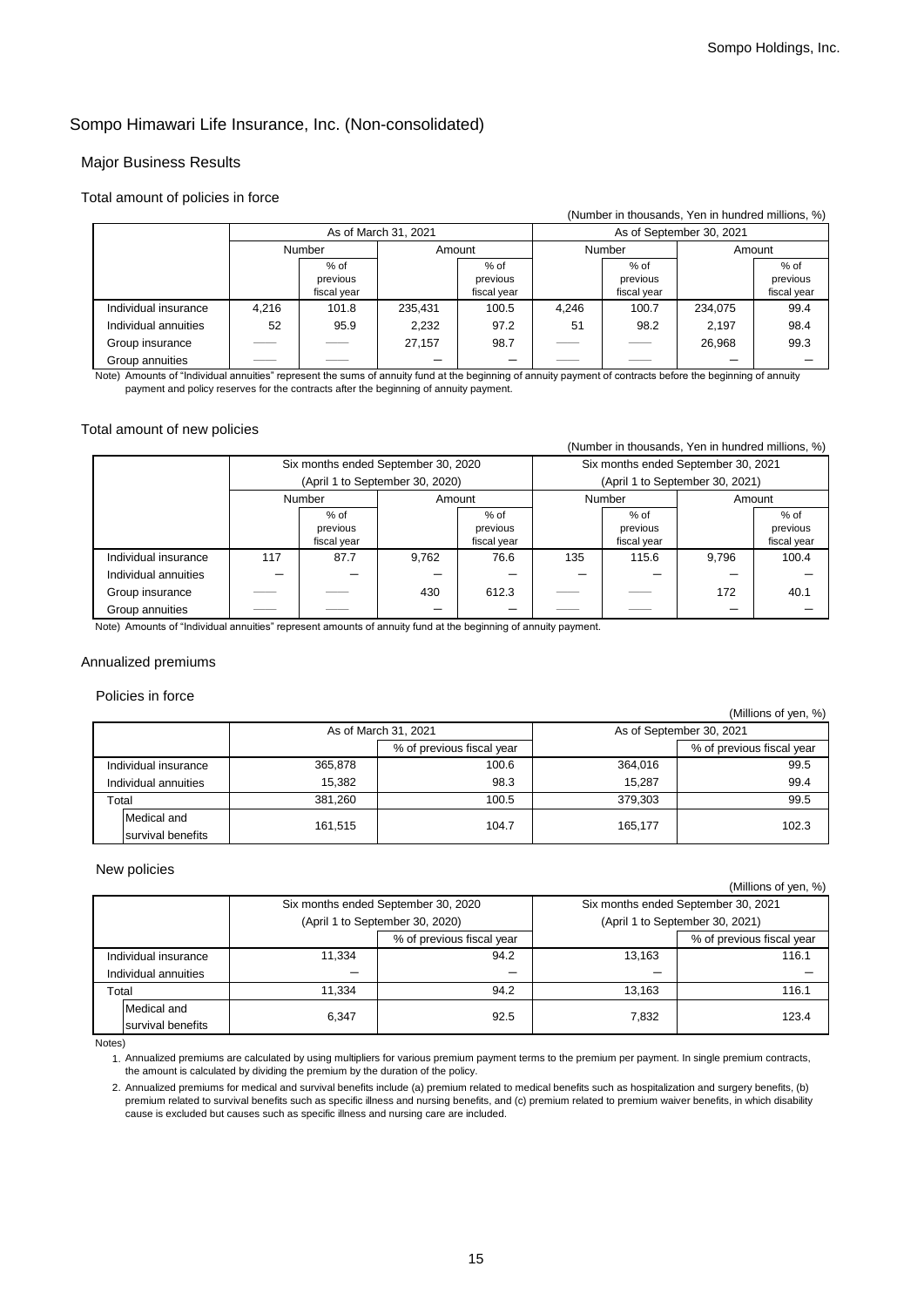Non-consolidated Solvency Margin Ratio

|                                                                                                                                                   |                      | (Millions of yen)        |
|---------------------------------------------------------------------------------------------------------------------------------------------------|----------------------|--------------------------|
|                                                                                                                                                   | As of March 31, 2021 | As of September 30, 2021 |
| (A) Total Non-consolidated Solvency Margin                                                                                                        | 422,651              | 440,578                  |
| Capital, etc.                                                                                                                                     | 124,635              | 134,901                  |
| Reserve for price fluctuation                                                                                                                     | 9.045                | 9,475                    |
| Contingency reserve                                                                                                                               | 33,301               | 33,658                   |
|                                                                                                                                                   |                      |                          |
| General allowance for possible credit losses<br>Unrealized gains and losses on securities (before tax effect                                      | 2                    | 2                        |
| deductions) (90% of gain or 100% of loss), deferred gains and losses<br>on hedges (before tax effect deductions) (90% of gain or 100% of<br>loss) | 53,280               | 57,621                   |
| Unrealized gains and losses on land (85% of gain or 100% of loss)                                                                                 |                      |                          |
| Excess amount of continued Zillmerized reserve                                                                                                    | 172,210              | 165,844                  |
| Subordinated debt. etc.                                                                                                                           |                      |                          |
| Excess amount of continued Zillmerized reserve and subordinated<br>debt, etc. which are excluded from total solvency margin                       | (5,052)              |                          |
| Brought in capital, etc.                                                                                                                          |                      |                          |
| Deductions                                                                                                                                        |                      |                          |
| <b>Others</b>                                                                                                                                     | 35,228               | 39,073                   |
| (B) Total Non-consolidated Risks $\sqrt{(R_1+R_8)^2+(R_2+R_3+R_7)^2+R_4}$                                                                         | 57,881               | 57,641                   |
| Underwriting risk $(R_1)$                                                                                                                         | 14,399               | 14,297                   |
| Underwriting risk for third-sector insurance products including<br>accident, sickness and nursing-care insurance<br>$(R_{\rm s})$                 | 11,266               | 11,600                   |
| $(R_2)$<br>Guaranteed interest rate risk                                                                                                          | 8,460                | 8,436                    |
| Guaranteed minimum benefit risk<br>$(R_7)$                                                                                                        | 396                  | 396                      |
| Investment risk<br>$(R_{3})$                                                                                                                      | 41,324               | 40,962                   |
| $(R_4)$<br>Business management risk                                                                                                               | 1,516                | 1,513                    |
| (C) Non-consolidated Solvency Margin Ratio<br>$[(A) / {(B) \times 1/2}] \times 100$                                                               | ℅<br>1,460.4         | %<br>1,528.6             |

Notes)

1. The above amounts and figures are calculated based on provisions of Articles 86 and 87 of the Ordinance for Enforcement of the Insurance Business Act and Public Notice No. 50 of the Ministry of Finance (1996).

2. Guaranteed minimum benefit risk is calculated by using the standard method.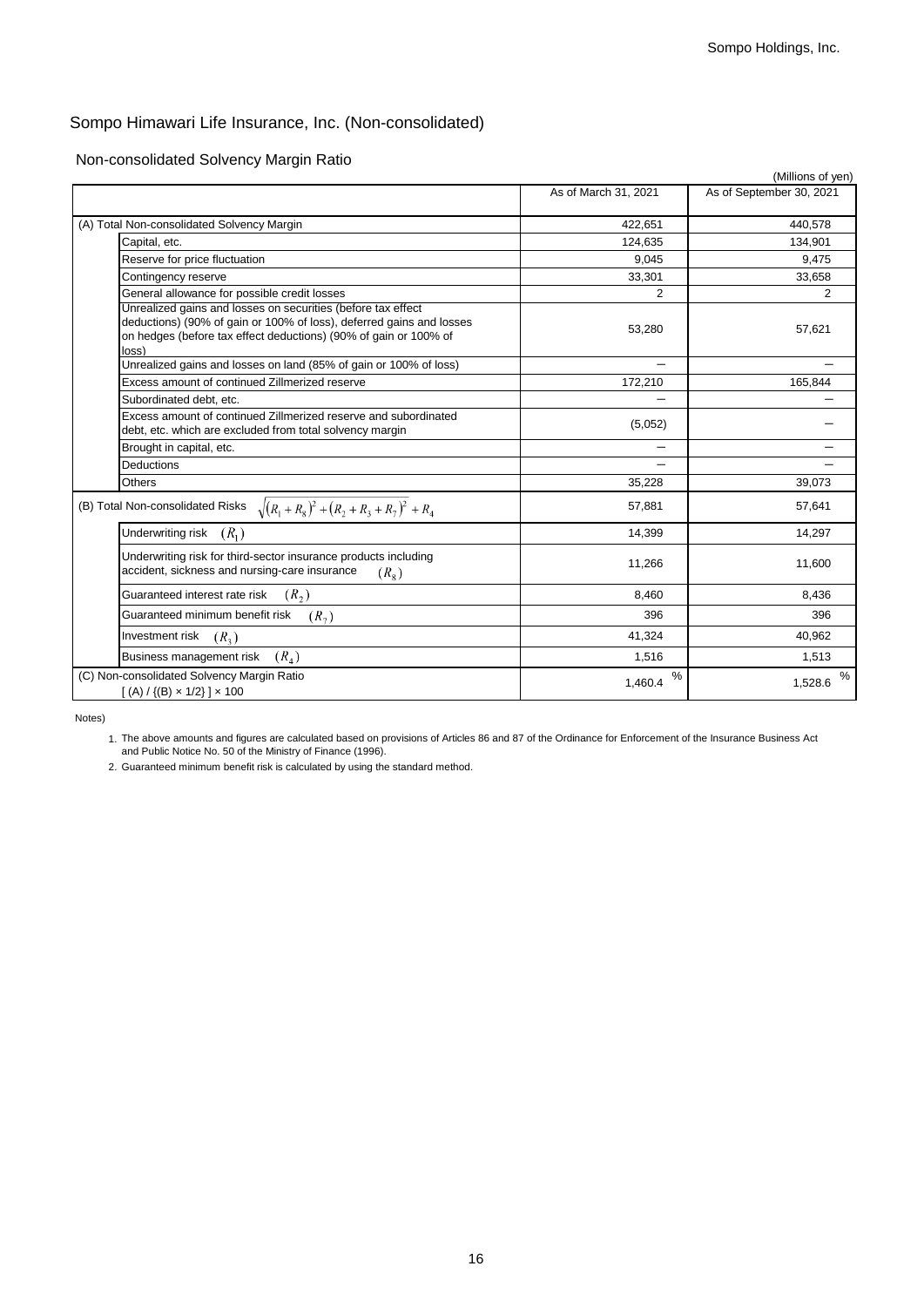### Supplementary Explanation

< Calculation of ratios, etc. >

• Underwriting profit = Underwriting income - Underwriting expenses - Operating, general and administrative expenses related to underwriting + Other income and expenses\*

\*Other income and expenses include, but not limited to, income tax expenses for compulsory automobile liability insurance.

- Net loss ratio = (Net claims paid + Loss adjustment expenses) / Net premiums written  $\times$  100
- Net operating expenses ratio = (Net commissions and brokerage fees + Operating, general and administrative expenses related to underwriting) / Net premiums written  $\times$  100
- Combined ratio = Net loss ratio + Net operating expenses ratio

< Non-consolidated solvency margin ratio >

• In addition to reserves to cover payments for claims, benefits and maturity refunds, etc., it is necessary for insurance companies to maintain sufficient solvency in order to cover against risks which exceed their normal estimates, i.e. occurrence of major catastrophes, fluctuation in mortality rate due to significant changes in key environmental factors and big decline in value of assets held by insurance companies.

• (C) Non-consolidated Solvency Margin Ratio, which is calculated in accordance with the Insurance Business Act, etc. is the ratio of "solvency margin of insurance companies by means of their capital, reserves, etc." ((A) Total Non-consolidated Solvency Margin) to "risks which exceed their normal estimates" ((B) Total Non-consolidated Risks).

• "Risks which exceed their normal estimates" are composed of risks described below.

<1> Underwritingrisk, Underwriting risk for third-sector insurance products including accident, sickness and nursing-care insurance:

Risks of rate of occurrence of insurance claims, etc. in excess of normal estimates (excluding risks relating to major catastrophes)

<2> Guaranteed interest rate risk:

- Risks of invested assets failing to yield assumed interest rates due to the aggravation of investment conditions
- <3> Investment risk:
- Risks of securities and other assets held fluctuating in prices in excess of normal estimates

<4> Business management risk:

Risks beyond normal estimates arising from business management that do not fall under other categories <5> Major catastrophe risk:

Risks of the occurrence of major catastrophic losses in excess of normalestimates (risks such as the Great Kanto Earthquake or Isewan Typhoon)

<6> Guaranteed minimum benefit risk:

Risks of special account assets fluctuating in prices in excess of normal estimates

•"Solvency margin of insurance companies by means of their capital, reserves, etc."(totalnon-consolidatedsolvency margin) is the sum of total net assets (excluding planned outflows), certain reserves (reserve for price fluctuation, contingency reserve and catastrophic loss reserve, etc.) and parts of unrealized gains and losses on land, etc.

• Solvency margin ratio is one of the indicators for the regulatory authorities to monitor financial soundness of insurance companies. Solvency margin ratio exceeding 200% would indicate adequate capability to meet payments of possible insurance claims and others.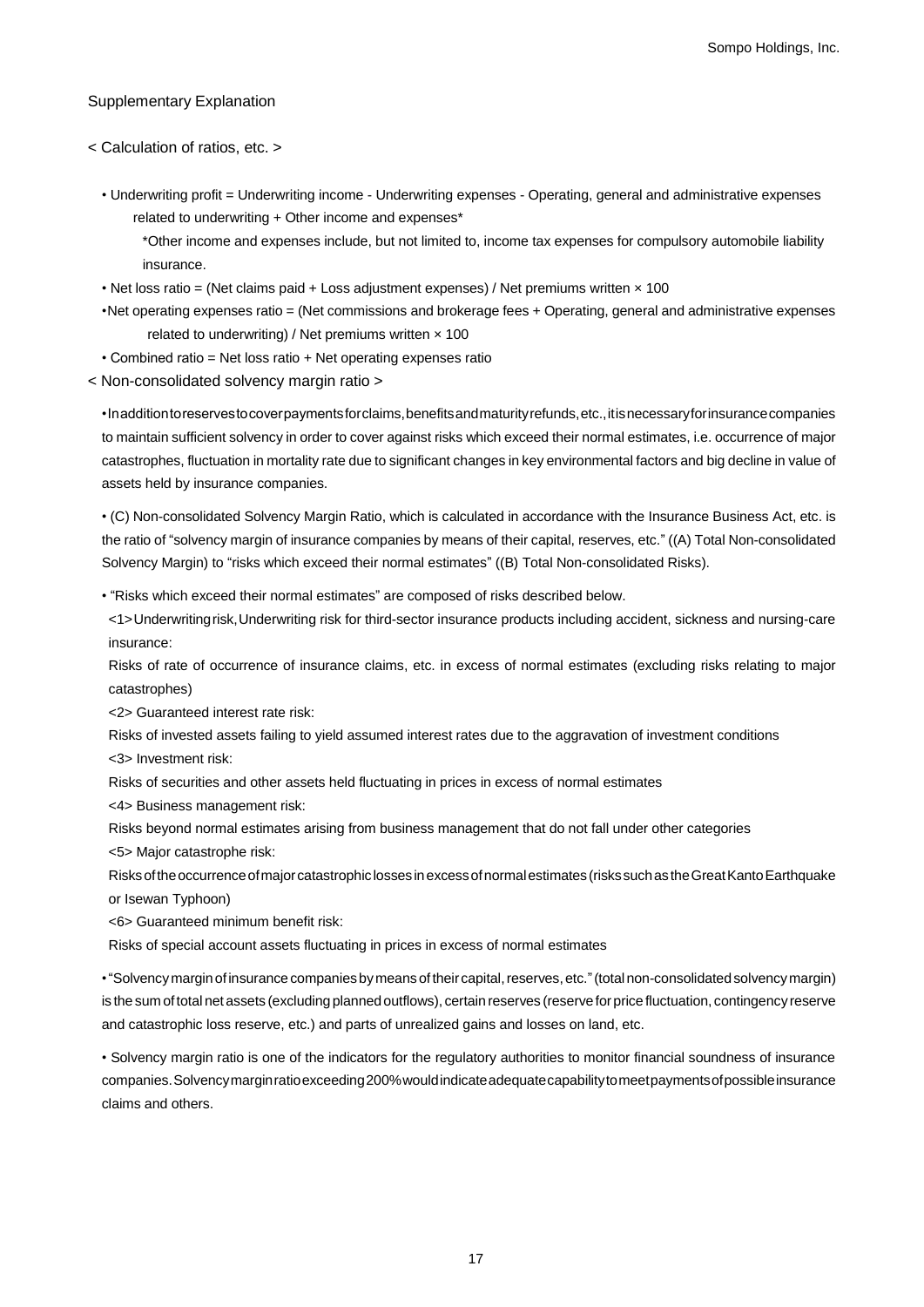### < Adjusted consolidated profit >

|                                              |                                                     | Mid-term management plan                                                                                                       | (Reference) Prior mid-term management plan                                                                                          |
|----------------------------------------------|-----------------------------------------------------|--------------------------------------------------------------------------------------------------------------------------------|-------------------------------------------------------------------------------------------------------------------------------------|
|                                              |                                                     | Net income for the period                                                                                                      | Net income for the period                                                                                                           |
|                                              | Domestic P&C                                        | + Provisions for catastrophic loss reserve,<br>etc. (after tax)                                                                | + Provisions for catastrophic loss reserve,<br>etc. (after tax)                                                                     |
|                                              | Insurance<br><b>Business</b><br>(Note 2)            | + Provisions for reserve for price fluctuation<br>(after tax)                                                                  | + Provisions for reserve for price fluctuation<br>(after tax)                                                                       |
|                                              |                                                     | - Gains/losses on sales of securities and<br>impairment losses on securities (after tax)                                       | - Gains/losses on sales of securities and<br>impairment losses on securities (after tax)                                            |
|                                              | Overseas<br>Insurance<br><b>Business</b>            | Operating income (Note 5)<br>Net income for the period for affiliates<br>accounted for under the equity-method in<br>principle | Net income for the period (including major<br>nonconsolidated subsidiaries)<br>Operating income for Sompo International<br>(Note 5) |
|                                              |                                                     | Net income for the period                                                                                                      | Net income for the period                                                                                                           |
| Adjusted profit by business segment (Note 1) | Domestic Life<br>Insurance<br><b>Business</b>       | + Provisions of contingency reserve (after tax)                                                                                | + Provisions of contingency reserve (after tax)                                                                                     |
|                                              |                                                     | + Provisions for reserve for price fluctuation<br>(after tax)                                                                  | + Provisions for reserve for price fluctuation<br>(after tax)                                                                       |
|                                              |                                                     | + Adjustment of underwriting reserve (after<br>tax)                                                                            | + Adjustment of underwriting reserve (after<br>tax)                                                                                 |
|                                              |                                                     | +Deferral of acquisition cost (after tax)                                                                                      | +Deferral of acquisition cost (after tax)                                                                                           |
|                                              |                                                     | - Depreciation of acquisition cost (after tax)                                                                                 | - Depreciation of acquisition cost (after tax)                                                                                      |
|                                              |                                                     | - Gains/losses on sales of securities and<br>impairment losses on securities (after tax)                                       |                                                                                                                                     |
|                                              | <b>Nursing Care</b><br>& Seniors<br><b>Business</b> | Net income for the period                                                                                                      | Net income for the period                                                                                                           |
|                                              | Digital                                             | Net income for the period                                                                                                      |                                                                                                                                     |
|                                              | <b>Business</b><br>(Note 3)                         | - Gains/losses and impairment losses on<br>investment (after tax)                                                              |                                                                                                                                     |
|                                              | Healthcare<br>Business, etc.<br>(Note 4)            | Net income for the period                                                                                                      |                                                                                                                                     |
| Adjusted                                     | consolidated profit                                 | Total of adjusted profit by business segment                                                                                   | Total of adjusted profit by business segment                                                                                        |

Notes)

1. Adjusted profit by business segment excludes one-time gains and losses or special factors such as dividend from subsidiaries.

2. Total of Sompo Japan Insurance Inc., SAISON AUTOMOBILE AND FIRE INSURANCE COMPANY, LIMITED, Sompo Japan Partners Inc., Mysurance Inc., Sompo Japan DC Securities Inc., Sompo Risk Management Inc., Tier IV, Inc., DeNA SOMPO Mobility Co., Ltd., akippa Inc., DeNA SOMPO Carlife Co., Ltd., Prime Assistance Inc. and Sompo Warranty Inc.

3. Total of Palantir Technologies Japan K.K., SOMPO Aux Inc. and ABEJA Inc..

4. Total of Sompo Health Support Inc., Wellness Communications Corporation, Sompo Asset Management Co., Ltd. and FRESHHOUSE Co., Ltd.

5. Operating income excludes one-time factors (operating income = Net income – Net foreign exchange gains and losses – Net realized and unrealized gains and losses – Net impairment losses recognized in earnings, etc).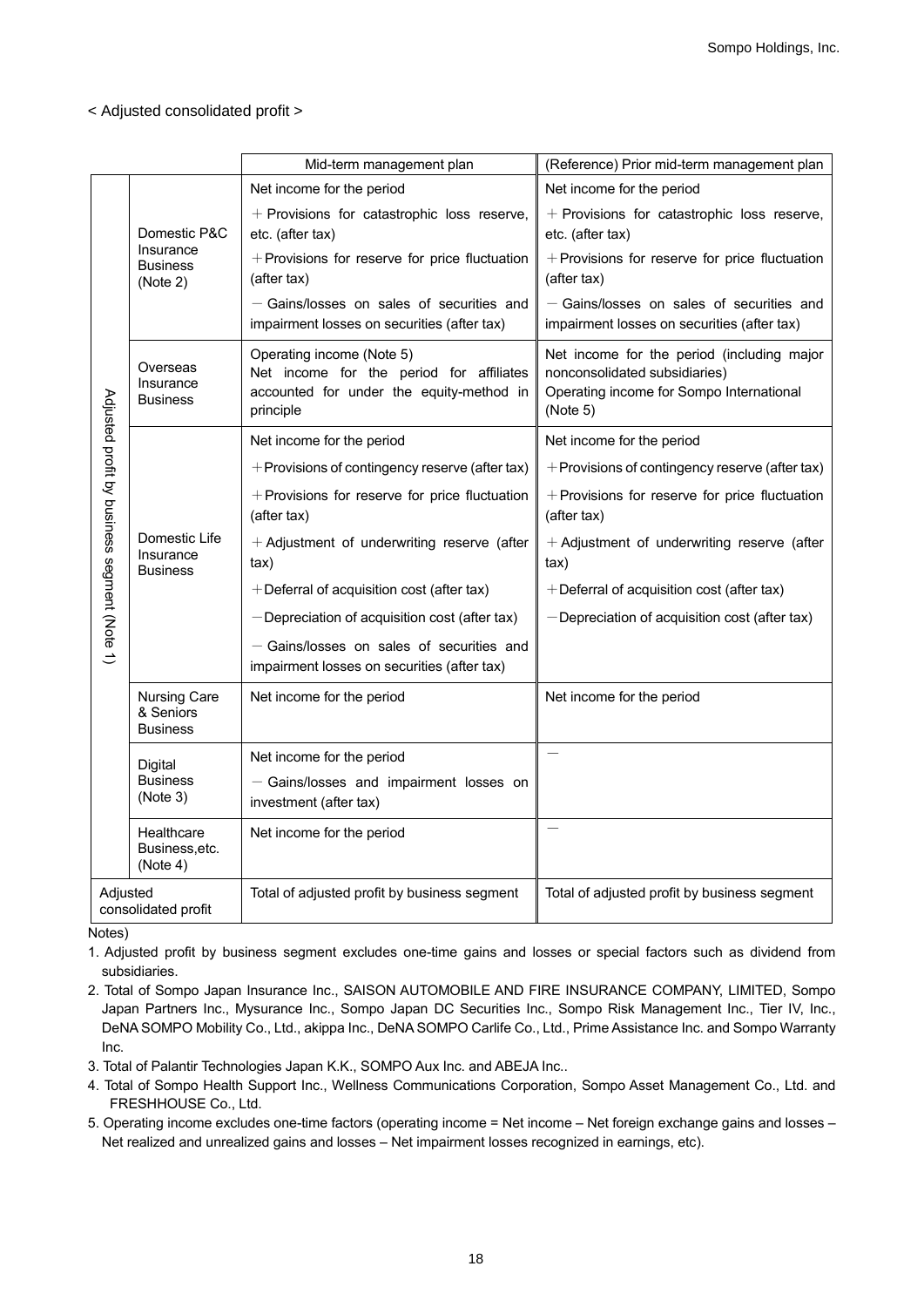# **4. Supplementary Data about Financial Results for the six months ended September 30, 2021 at Press Conference**

Sompo Japan Insurance Inc. (Non-consolidated)

(1) Key figures

|                                       |                                        |                                     |                                        |                        | (Yen in hundred millions) |
|---------------------------------------|----------------------------------------|-------------------------------------|----------------------------------------|------------------------|---------------------------|
|                                       | Six months ended<br>September 30, 2020 | Fiscal year ended<br>March 31, 2021 | Six months ended<br>September 30, 2021 |                        |                           |
|                                       |                                        |                                     |                                        | Increase<br>(Decrease) | Increase<br>(Decrease)    |
|                                       | (A)                                    | (B)                                 | (C)                                    | $(C) - (B)$            | $(C) - (A)$               |
| 1 Net premiums written                | 10,937                                 | 21,414                              | 11,057                                 |                        | 119                       |
| Rate of change                        | (3.0)%                                 | (2.0)%                              | 1.1 %                                  | 3.1%                   | 4.1 %                     |
| $\overline{2}$<br><b>Total assets</b> | 71,131                                 | 73,896                              | 72,996                                 | (900)                  | 1,864                     |
| 3 Loss ratio                          | 56.7%                                  | 60.8%                               | 57.8%                                  | (3.0)%                 | 1.2%                      |
| 4 Operating expenses ratio            | 33.0%                                  | 33.6%                               | 33.5 %                                 | (0.2)%                 | 0.5%                      |
| 5 Combined ratio                      | 89.6%                                  | 94.5 %                              | 91.3%                                  | (3.2)%                 | 1.7%                      |
| Underwriting result ratio             | 10.4 %                                 | 5.5 %                               | 8.7%                                   | 3.2%                   | (1.7)%                    |
| 6 Voluntary automobile insurance      |                                        |                                     |                                        |                        |                           |
| · Net premiums written                | 5,412                                  | 10.898                              | 5,427                                  |                        | 15                        |
| Rate of change                        | 0.1%                                   | 0.5%                                | 0.3%                                   | (0.2)%                 | 0.2%                      |
| • Underwriting result ratio           | 14.7 %                                 | 11.9 %                              | 12.5 %                                 | 0.5%                   | (2.2)%                    |
| · Loss ratio                          | 53.2 %                                 | 55.5 %                              | 54.6%                                  | (0.9)%                 | 1.4 %                     |
| • Operating expenses ratio            | 32.1 %                                 | 32.6%                               | 32.9 %                                 | 0.3%                   | 0.8%                      |
| 7 Fire and allied insurance           |                                        |                                     |                                        |                        |                           |
| • Net premiums written                | 1,516                                  | 3,063                               | 1,587                                  |                        | 70                        |
| Rate of change                        | 1.2%                                   | 7.4 %                               | 4.7%                                   | (2.8)%                 | 3.5%                      |
| • Underwriting result ratio           | (11.8)%                                | (15.4)%                             | (16.3)%                                | (0.9)%                 | (4.5)%                    |
| · Loss ratio                          | 68.4%                                  | 72.1 %                              | 74.6%                                  | 2.5 %                  | 6.2%                      |
| · Operating expenses ratio            | 43.4 %                                 | 43.3%                               | 41.7%                                  | (1.6)%                 | (1.7)%                    |
| 8<br>Number of employees              | 23,721                                 | 23,447                              | 22,819                                 | (628)                  | (902)                     |
| 9 Number of agencies                  | 49,359                                 | 48.405                              | 47,305                                 | (1, 100)               | (2,054)                   |

#### <Reference> Consolidated figures of Sompo Holdings, Inc. (Yen in hundred millions)

Six months ended September 30, 2020 Fiscal year ended March 31, 2021 Six months ended September 30, 2021 Increase (Decrease) Increase (Decrease) (A)  $(B)$  (B)  $(C)$  (C)  $(B)$  (C) - (A) 1 Ordinary income | 19,853 | 38,463 | 21,797 | —— 1,944 2 Net premiums written 15,688 15,688 29,235 17,017 <sup>--</sup> 1,329 Rate of change the set of the set of change the set of change the set of change the set of the set of the set of the set of the set of the set of the set of the set of the set of the set of the set of the set of the set of 3 Life insurance premiums written 1,688 3,461 1,579 ── (109) Rate of change  $(2.4)$ %  $(2.8)$ %  $(6.5)$ %  $(3.7)$ %  $(3.7)$ % (4.1)% 4 Ordinary profit 1,130 1,130 1,130 1,130 1,130 1,130 1,130 1,130 1,130 1,130 1,130 1,130 1,130 1,130 1,130 1,130 5 Net income attributable to shareholders of the parent  $\frac{1}{2}$  and  $\frac{1}{2}$  396 1,424 1,307  $\frac{1}{2}$  1,307  $\frac{1}{2}$  911

Notes)

2. Operating expenses ratio = (Net commissions and brokerage fees + Operating, general and administrative expenses related to underwriting) / Net premiums written

4. Underwriting result ratio = 1 - Combined ratio

5. Items with % within "Increase (Decrease)" represent change from the fiscal year ended March 31, 2021 and the six months ended September 30, 2020, respectively.

<sup>1.</sup> Loss ratio = (Net claims paid + Loss adjustment expenses) / Net premiums written

<sup>3.</sup> Combined ratio = Loss ratio + Operating expenses ratio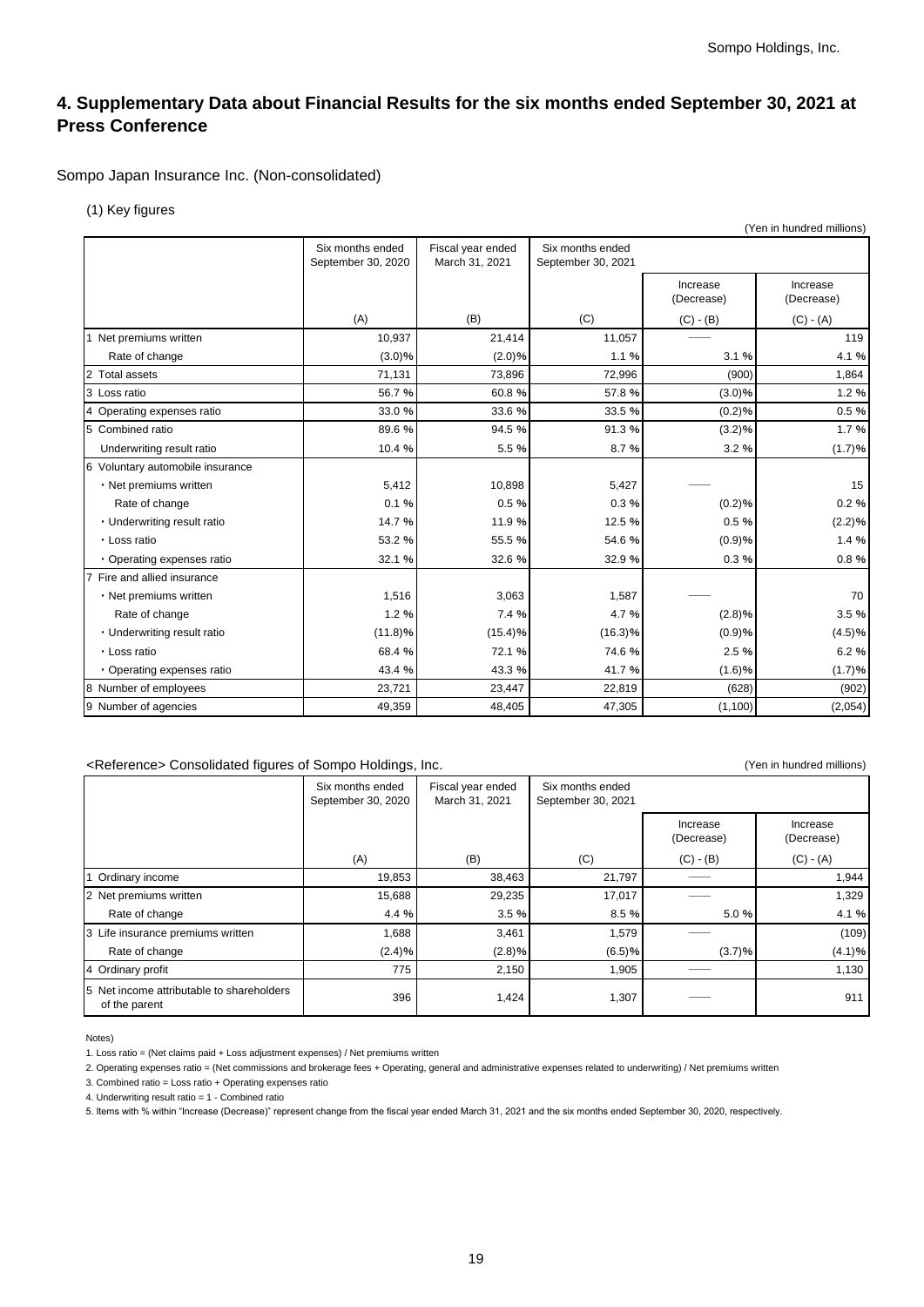#### (2) Other figures

#### (a) Impairment losses on securities

|                    |                                        |                                     | (Yen in hundred millions)              |
|--------------------|----------------------------------------|-------------------------------------|----------------------------------------|
|                    | Six months ended<br>September 30, 2020 | Fiscal year ended<br>March 31, 2021 | Six months ended<br>September 30, 2021 |
| Domestic bonds     |                                        |                                     |                                        |
| Domestic stocks    | 41                                     | 22                                  | 21                                     |
| Foreign securities |                                        | 10                                  |                                        |
| <b>Others</b>      |                                        |                                     |                                        |
| Total              | 48                                     | 32                                  | 21                                     |

Note) Besides the above, impairment losses on trust assets (securities) in money trusts other than trading purposes or held to maturity amount to 2 hundred million yen for the six months ended September 30, 2020.

This amount is recognized in "Investment gains on money trusts" and "Investment losses on money trusts" in the statement of income.

Applied rules of impairment loss recognition

Basically, Sompo Japan recognizes impairment losses on securities if fair value declines by 30% or more from book value.

#### (b) Impairment losses on fixed assets

|                  |                                        |                                     | (Yen in hundred millions)              |
|------------------|----------------------------------------|-------------------------------------|----------------------------------------|
|                  | Six months ended<br>September 30, 2020 | Fiscal year ended<br>March 31, 2021 | Six months ended<br>September 30, 2021 |
| Land             |                                        | 47                                  |                                        |
| <b>Buildings</b> |                                        | 26                                  |                                        |
| <b>Others</b>    |                                        |                                     |                                        |
| Total            |                                        | 74                                  |                                        |

(c) Unrealized gains and losses on securities

|                    |                          |                      | (Yen in hundred millions) |
|--------------------|--------------------------|----------------------|---------------------------|
|                    | As of September 30, 2020 | As of March 31, 2021 | As of September 30, 2021  |
| Domestic bonds     | 1,007                    | 818                  | 805                       |
| Domestic stocks    | 7,200                    | 9,126                | 9,398                     |
| Foreign securities | 1,138                    | 1,229                | 1,507                     |
| <b>Others</b>      | 91                       | 170                  | 211                       |
| Total              | 9,438                    | 11,346               | 11,923                    |

Notes)

1. Unrealized gains and losses on monetary receivables bought are included in "Others" above.

2. Besides the above, unrealized gains and losses on trust assets (securities) in money trusts other than trading purposes or held to maturity amount to 19 hundred million yen as of September 30, 2020, 35 hundred million yen as of March 31, 2021 and 36 hundred million yen as of September 30, 2021.